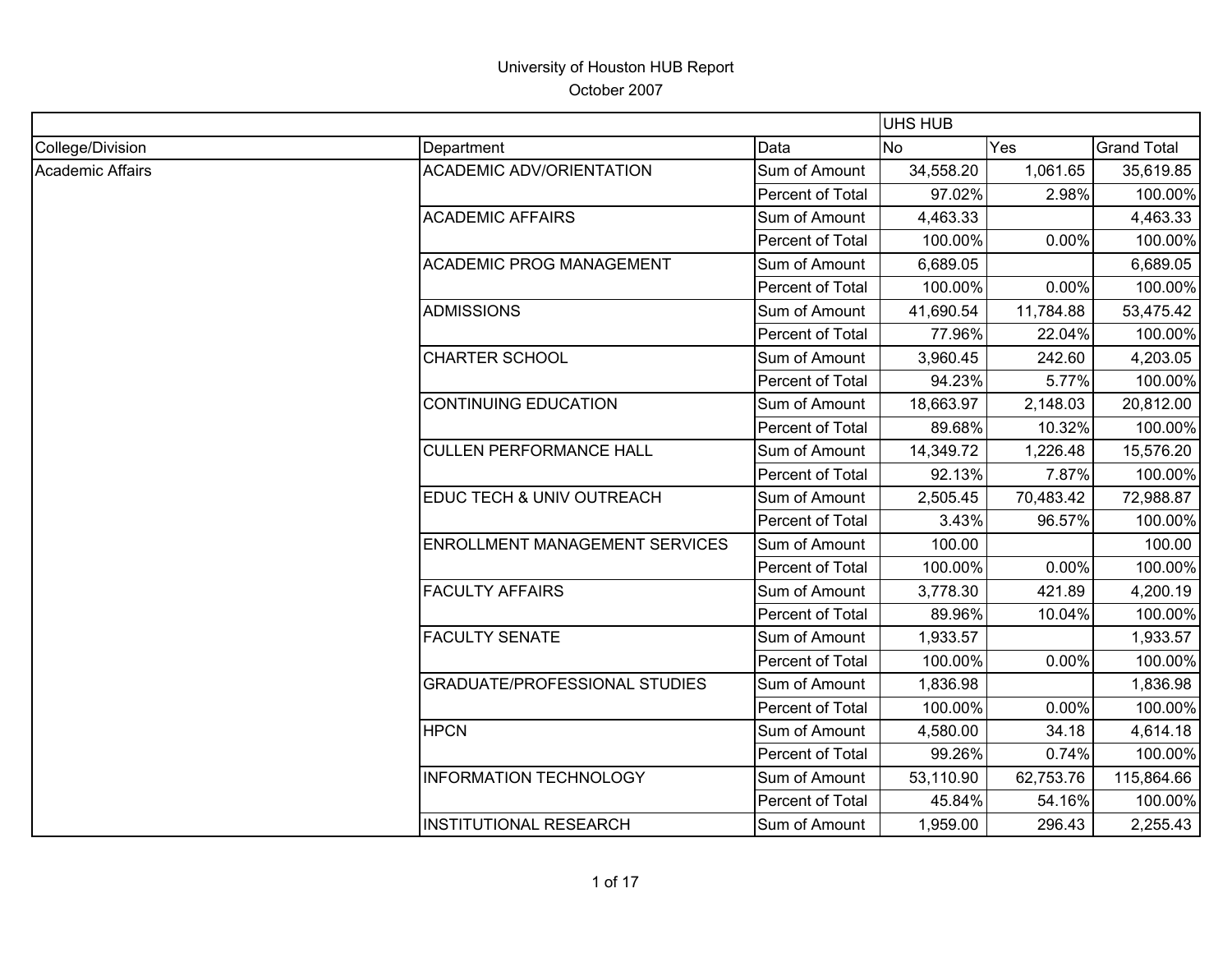|                                   |                                       |                  | UHS HUB      |            |                    |
|-----------------------------------|---------------------------------------|------------------|--------------|------------|--------------------|
| College/Division                  | Department                            | Data             | <b>No</b>    | Yes        | <b>Grand Total</b> |
| Academic Affairs                  | <b>INSTITUTIONAL RESEARCH</b>         | Percent of Total | 86.86%       | 13.14%     | 100.00%            |
|                                   | <b>INTERNATIONAL STUDIES</b>          | Sum of Amount    | 100.00       |            | 100.00             |
|                                   |                                       | Percent of Total | 100.00%      | 0.00%      | 100.00%            |
|                                   | <b>KUHF RADIO</b>                     | Sum of Amount    | 49,235.59    | 5,491.63   | 54,727.22          |
|                                   |                                       | Percent of Total | 89.97%       | 10.03%     | 100.00%            |
|                                   | <b>KUHT TV</b>                        | Sum of Amount    | 62,607.86    | 3,794.36   | 66,402.22          |
|                                   |                                       | Percent of Total | 94.29%       | 5.71%      | 100.00%            |
|                                   | MANAGEMENT INFORMATION SYSTEMS        | Sum of Amount    | 849,807.97   | 47,188.77  | 896,996.74         |
|                                   |                                       | Percent of Total | 94.74%       | 5.26%      | 100.00%            |
|                                   | <b>REGISTRATION AND ACADEMIC RECO</b> | Sum of Amount    | 8,286.25     | 948.60     | 9,234.85           |
|                                   |                                       | Percent of Total | 89.73%       | 10.27%     | 100.00%            |
|                                   | <b>SCHOLARS COMMUNITY</b>             | Sum of Amount    | 4,373.21     | 107.40     | 4,480.61           |
|                                   |                                       | Percent of Total | 97.60%       | 2.40%      | 100.00%            |
|                                   | SCHOLARSHIPS AND FINANCIAL AID        | Sum of Amount    | 81,781.56    | 660.00     | 82,441.56          |
|                                   |                                       | Percent of Total | 99.20%       | 0.80%      | 100.00%            |
|                                   | SECURITY AND DISASTER RECOVERY        | Sum of Amount    | 7,639.26     |            | 7,639.26           |
|                                   |                                       | Percent of Total | 100.00%      | 0.00%      | 100.00%            |
|                                   | <b>TECHNOLOGY SUPPORT SERVICES</b>    | Sum of Amount    | 59,014.74    | 191,436.04 | 250,450.78         |
|                                   |                                       | Percent of Total | 23.56%       | 76.44%     | 100.00%            |
|                                   | UNDERGRADUATE STUDIES                 | Sum of Amount    | 3,942.02     | 3,020.48   | 6,962.50           |
|                                   |                                       | Percent of Total | 56.62%       | 43.38%     | 100.00%            |
| Academic Affairs Sum of Amount    |                                       |                  | 1,320,967.92 | 403,100.60 | 1,724,068.52       |
| Academic Affairs Percent of Total |                                       |                  | 76.62%       | 23.38%     | 100.00%            |
| Administration and Finance        | <b>ACCOUNTS PAYABLE</b>               | Sum of Amount    | 1,123.23     |            | 1,123.23           |
|                                   |                                       | Percent of Total | 100.00%      | 0.00%      | 100.00%            |
|                                   | <b>ADMINISTRATION &amp; FINANCE</b>   | Sum of Amount    | 7,912.45     | 3,407.81   | 11,320.26          |
|                                   |                                       | Percent of Total | 69.90%       | 30.10%     | 100.00%            |
|                                   | <b>AUXILIARY SERVICES</b>             | Sum of Amount    | 20,401.29    |            | 20,401.29          |
|                                   |                                       | Percent of Total | 100.00%      | 0.00%      | 100.00%            |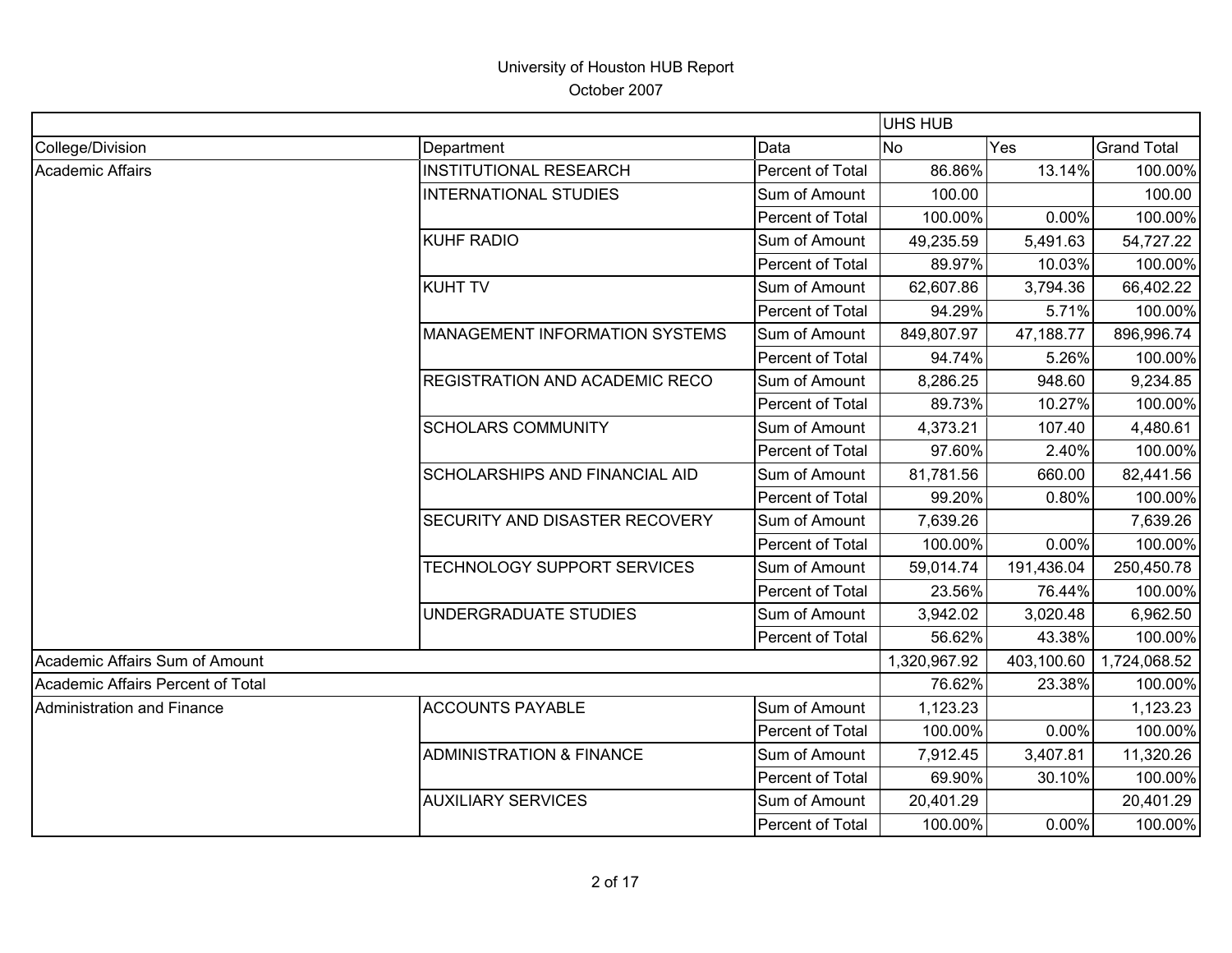|                            |                                  |                  | <b>UHS HUB</b> |              |                    |
|----------------------------|----------------------------------|------------------|----------------|--------------|--------------------|
| College/Division           | Department                       | Data             | <b>No</b>      | Yes          | <b>Grand Total</b> |
| Administration and Finance | <b>AVCIAVP-ADMINISTRATION</b>    | Sum of Amount    | 1,152.46       | 4,746.06     | 5,898.52           |
|                            |                                  | Percent of Total | 19.54%         | 80.46%       | 100.00%            |
|                            | <b>BUDGET</b>                    | Sum of Amount    | 880.00         |              | 880.00             |
|                            |                                  | Percent of Total | 100.00%        | 0.00%        | 100.00%            |
|                            | <b>BUSINESS SERVICES</b>         | Sum of Amount    | 58,700.00      |              | 58,700.00          |
|                            |                                  | Percent of Total | 100.00%        | 0.00%        | 100.00%            |
|                            | ENVIRONMENTAL HEALTH RISK MGMT   | Sum of Amount    | 18,030.37      | 339.22       | 18,369.59          |
|                            |                                  | Percent of Total | 98.15%         | 1.85%        | 100.00%            |
|                            | <b>FACILITIES &amp; PLANNING</b> | Sum of Amount    | 1,073,759.90   | 1,150,352.65 | 2,224,112.55       |
|                            |                                  | Percent of Total | 48.28%         | 51.72%       | 100.00%            |
|                            | <b>FINANCE</b>                   | Sum of Amount    | 30,393.75      | 6,314.90     | 36,708.65          |
|                            |                                  | Percent of Total | 82.80%         | 17.20%       | 100.00%            |
|                            | <b>FINANCIAL REPORTING</b>       | Sum of Amount    | 672.15         | 791.21       | 1,463.36           |
|                            |                                  | Percent of Total | 45.93%         | 54.07%       | 100.00%            |
|                            | <b>HUB PROGRAMS</b>              | Sum of Amount    | 119.08         |              | 119.08             |
|                            |                                  | Percent of Total | 100.00%        | 0.00%        | 100.00%            |
|                            | <b>HUMAN RESOURCES</b>           | Sum of Amount    | 16,145.41      | 474.05       | 16,619.46          |
|                            |                                  | Percent of Total | 97.15%         | 2.85%        | 100.00%            |
|                            | <b>INST - BUSINESS SERVICES</b>  | Sum of Amount    | 190,364.40     |              | 190,364.40         |
|                            |                                  | Percent of Total | 100.00%        | 0.00%        | 100.00%            |
|                            | <b>INST - FINANCE</b>            | Sum of Amount    | 9,680.00       | 10,319.53    | 19,999.53          |
|                            |                                  | Percent of Total | 48.40%         | 51.60%       | 100.00%            |
|                            | ONE CARD PROGRAM                 | Sum of Amount    | 8,490.97       | 851.63       | 9,342.60           |
|                            |                                  | Percent of Total | 90.88%         | 9.12%        | 100.00%            |
|                            | PARKING & TRANSPORTATION         | Sum of Amount    | 140,466.43     | 2,208.14     | 142,674.57         |
|                            |                                  | Percent of Total | 98.45%         | 1.55%        | 100.00%            |
|                            | PHY PLANT-ADMINISTRATION         | Sum of Amount    | 101,450.03     | 17,109.58    | 118,559.61         |
|                            |                                  | Percent of Total | 85.57%         | 14.43%       | 100.00%            |
|                            | PHY PLANT-AUTOMOTIVE             | Sum of Amount    | 18,674.05      | 503.47       | 19,177.52          |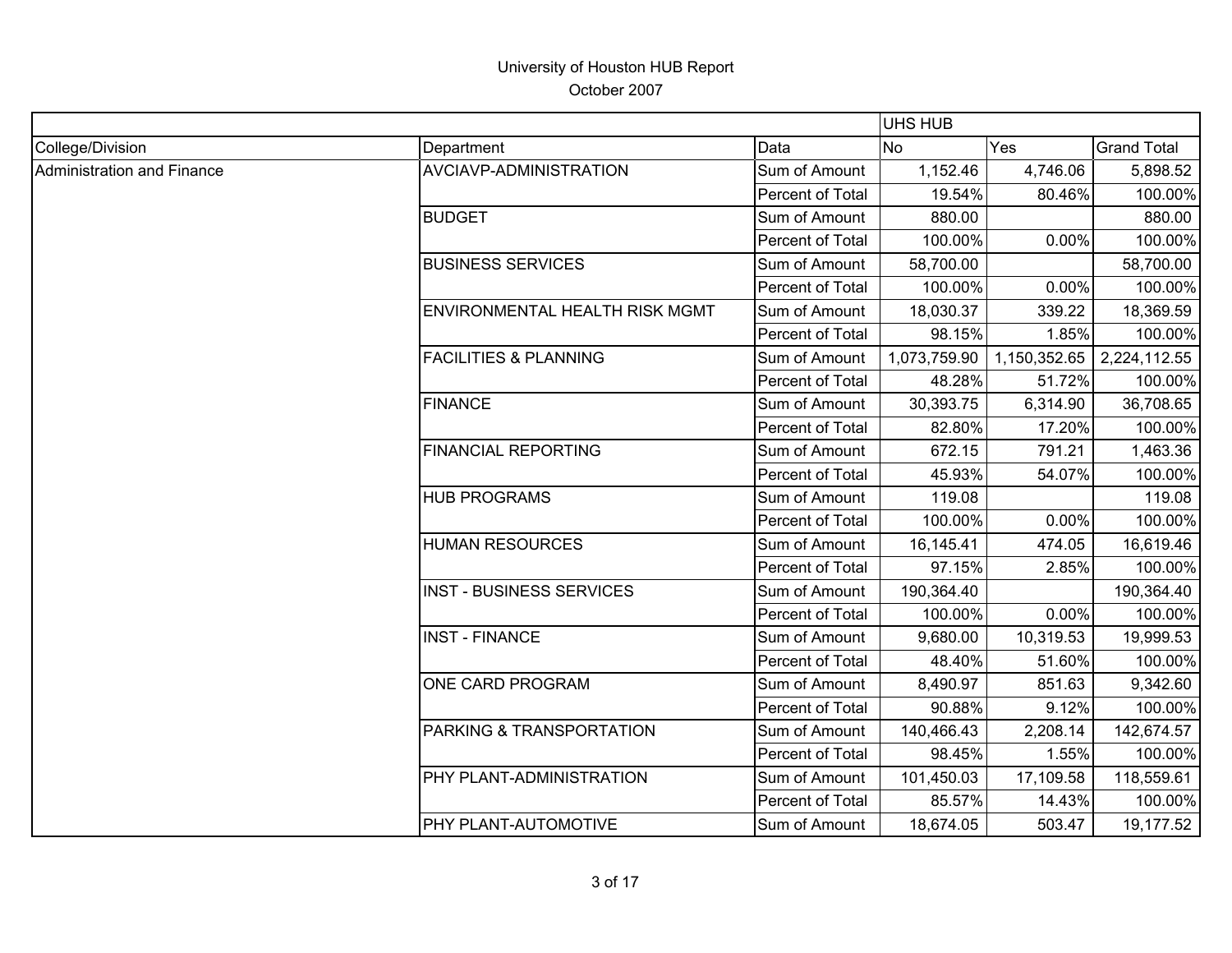|                                             |                            |                  | <b>UHS HUB</b> |              |                    |
|---------------------------------------------|----------------------------|------------------|----------------|--------------|--------------------|
| College/Division                            | Department                 | Data             | <b>No</b>      | Yes          | <b>Grand Total</b> |
| <b>Administration and Finance</b>           | PHY PLANT-AUTOMOTIVE       | Percent of Total | 97.37%         | 2.63%        | 100.00%            |
|                                             | PHY PLANT-BLDG MAINT       | Sum of Amount    | 23,109.48      | 9,852.51     | 32,961.99          |
|                                             |                            | Percent of Total | 70.11%         | 29.89%       | 100.00%            |
|                                             | PHY PLANT-CUSTODIAL SVCS   | Sum of Amount    | 32,427.26      | 4,027.98     | 36,455.24          |
|                                             |                            | Percent of Total | 88.95%         | 11.05%       | 100.00%            |
|                                             | PHY PLANT-GROUNDS MAINT    | Sum of Amount    | 16,415.49      |              | 16,415.49          |
|                                             |                            | Percent of Total | 100.00%        | 0.00%        | 100.00%            |
|                                             | PHY PLANT-SOLID WASTE      | Sum of Amount    | 7,782.42       |              | 7,782.42           |
|                                             |                            | Percent of Total | 100.00%        | 0.00%        | 100.00%            |
|                                             | PHY PLANT-UTILITIES        | Sum of Amount    | 68,466.06      | 24,608.90    | 93,074.96          |
|                                             |                            | Percent of Total | 73.56%         | 26.44%       | 100.00%            |
|                                             | <b>POLICE</b>              | Sum of Amount    | 28,198.03      | 13,959.87    | 42,157.90          |
|                                             |                            | Percent of Total | 66.89%         | 33.11%       | 100.00%            |
|                                             | <b>POSTAL SERVICES</b>     | Sum of Amount    | 12,408.17      | 1,116.07     | 13,524.24          |
|                                             |                            | Percent of Total | 91.75%         | 8.25%        | 100.00%            |
|                                             | <b>PRINTING</b>            | Sum of Amount    | 35,711.26      | 354.75       | 36,066.01          |
|                                             |                            | Percent of Total | 99.02%         | 0.98%        | 100.00%            |
|                                             | PURCHASED UTILITIES        | Sum of Amount    | 1,337.00       |              | 1,337.00           |
|                                             |                            | Percent of Total | 100.00%        | 0.00%        | 100.00%            |
|                                             | STUDENT FINANCIAL SERVICES | Sum of Amount    | 16,843.09      | 5,092.30     | 21,935.39          |
|                                             |                            | Percent of Total | 76.79%         | 23.21%       | 100.00%            |
| Administration and Finance Sum of Amount    |                            |                  | 1,941,114.23   | 1,256,430.63 | 3,197,544.86       |
| Administration and Finance Percent of Total |                            |                  | 60.71%         | 39.29%       | 100.00%            |
| Architecture                                | DEAN, ARCHITECTURE         | Sum of Amount    | 67,836.23      | 727.31       | 68,563.54          |
|                                             |                            | Percent of Total | 98.94%         | 1.06%        | 100.00%            |
| Architecture Sum of Amount                  |                            | 67,836.23        | 727.31         | 68,563.54    |                    |
| Architecture Percent of Total               |                            |                  | 98.94%         | 1.06%        | 100.00%            |
| <b>Athletics</b>                            | INTERCOLLEGIATE ATHLETICS  | Sum of Amount    | 498,969.46     | 95,869.01    | 594,838.47         |
|                                             |                            | Percent of Total | 83.88%         | 16.12%       | 100.00%            |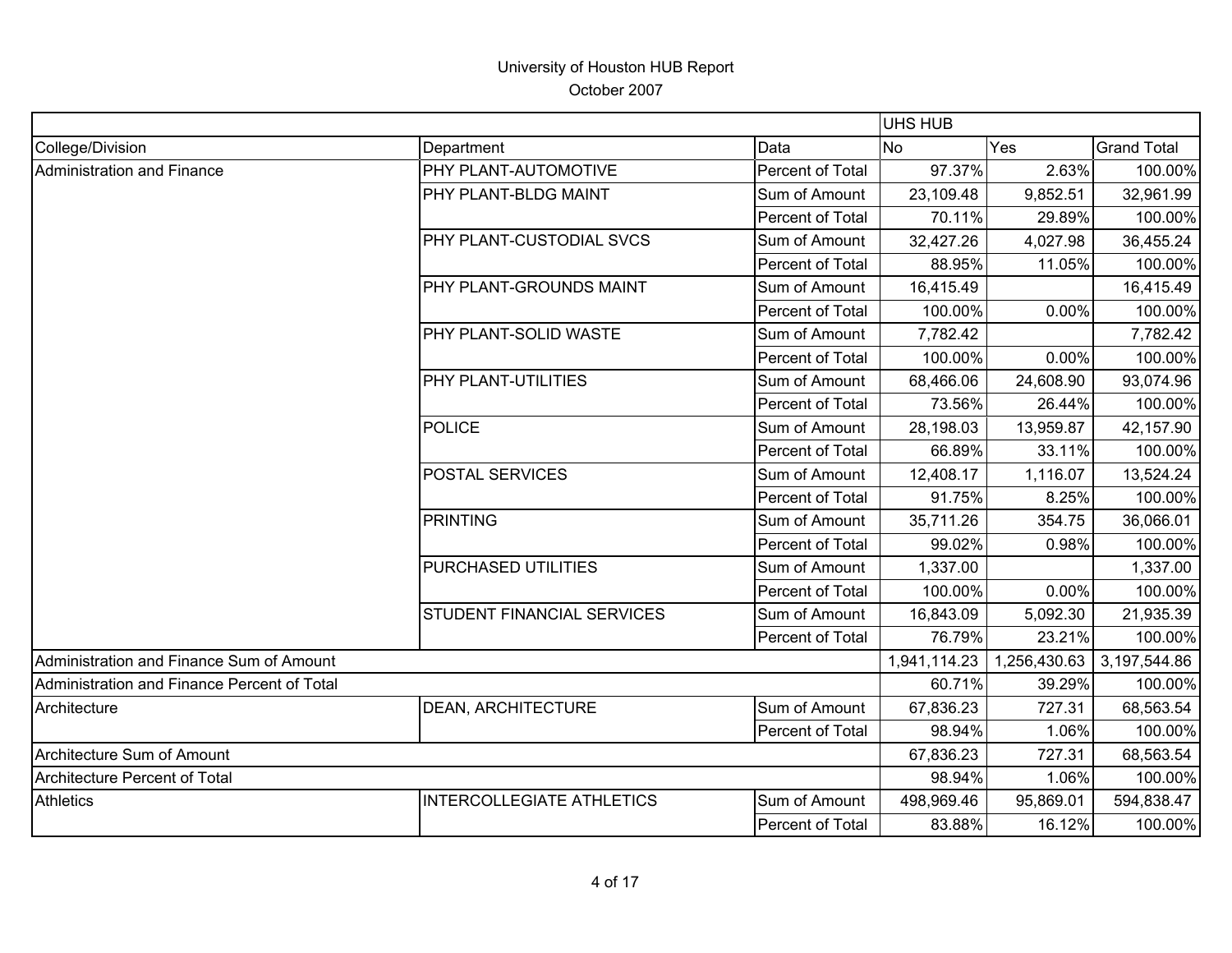|                                |                                       |                  | <b>UHS HUB</b> |           |                    |
|--------------------------------|---------------------------------------|------------------|----------------|-----------|--------------------|
| College/Division               | Department                            | Data             | <b>No</b>      | Yes       | <b>Grand Total</b> |
| <b>Athletics Sum of Amount</b> |                                       |                  | 498,969.46     | 95,869.01 | 594,838.47         |
| Athletics Percent of Total     |                                       |                  | 83.88%         | 16.12%    | 100.00%            |
| <b>Business Administration</b> | <b>ACCOUNTANCY AND TAXATION</b>       | Sum of Amount    | 1,144.50       | 1,425.25  | 2,569.75           |
|                                |                                       | Percent of Total | 44.54%         | 55.46%    | 100.00%            |
|                                | <b>BAUER CAREER SERVICES CTR</b>      | Sum of Amount    | 28,638.97      | 3,437.97  | 32,076.94          |
|                                |                                       | Percent of Total | 89.28%         | 10.72%    | 100.00%            |
|                                | CTR FOR ENTREPRENEURSHIP & INN        | Sum of Amount    | 5,874.19       | 6,316.47  | 12,190.66          |
|                                |                                       | Percent of Total | 48.19%         | 51.81%    | 100.00%            |
|                                | <b>DEAN, BUSINESS ADMINISTRATION</b>  | Sum of Amount    | 44,123.75      | 16,879.57 | 61,003.32          |
|                                |                                       | Percent of Total | 72.33%         | 27.67%    | 100.00%            |
|                                | <b>DECISION AND INFORMATION SCIEN</b> | Sum of Amount    | 3,103.99       | 345.86    | 3,449.85           |
|                                |                                       | Percent of Total | 89.97%         | 10.03%    | 100.00%            |
|                                | <b>EXECUTIVE DEGREE PROGRAMS</b>      | Sum of Amount    | 39,732.95      | 3,722.32  | 43,455.27          |
|                                |                                       | Percent of Total | 91.43%         | 8.57%     | 100.00%            |
|                                | <b>FINANCE-BUS ADMIN</b>              | Sum of Amount    | 877.50         | 834.69    | 1,712.19           |
|                                |                                       | Percent of Total | 51.25%         | 48.75%    | 100.00%            |
|                                | <b>GLOBAL ENERGY MGMT INST</b>        | Sum of Amount    | 203.89         | 223.00    | 426.89             |
|                                |                                       | Percent of Total | 47.76%         | 52.24%    | 100.00%            |
|                                | <b>MANAGEMENT</b>                     | Sum of Amount    | 6,752.52       | 12,320.40 | 19,072.92          |
|                                |                                       | Percent of Total | 35.40%         | 64.60%    | 100.00%            |
|                                | <b>MARKETING-BUS ADMIN</b>            | Sum of Amount    | 2,080.64       | 636.58    | 2,717.22           |
|                                |                                       | Percent of Total | 76.57%         | 23.43%    | 100.00%            |
|                                | <b>MBA STUDENT SERVICES CENTER</b>    | Sum of Amount    | 814.88         | 139.95    | 954.83             |
|                                |                                       | Percent of Total | 85.34%         | 14.66%    | 100.00%            |
|                                | <b>RESEARCH AND INSTR COMPUTING S</b> | Sum of Amount    | 9,999.35       | 296.63    | 10,295.98          |
|                                |                                       | Percent of Total | 97.12%         | 2.88%     | 100.00%            |
|                                | SALES EXCELLENCE INSTITUTE            | Sum of Amount    | 6,687.36       | 1,232.56  | 7,919.92           |
|                                |                                       | Percent of Total | 84.44%         | 15.56%    | 100.00%            |
|                                | SMALL BUSINESS DEV CENTER             | Sum of Amount    | 42,014.73      | 39,637.57 | 81,652.30          |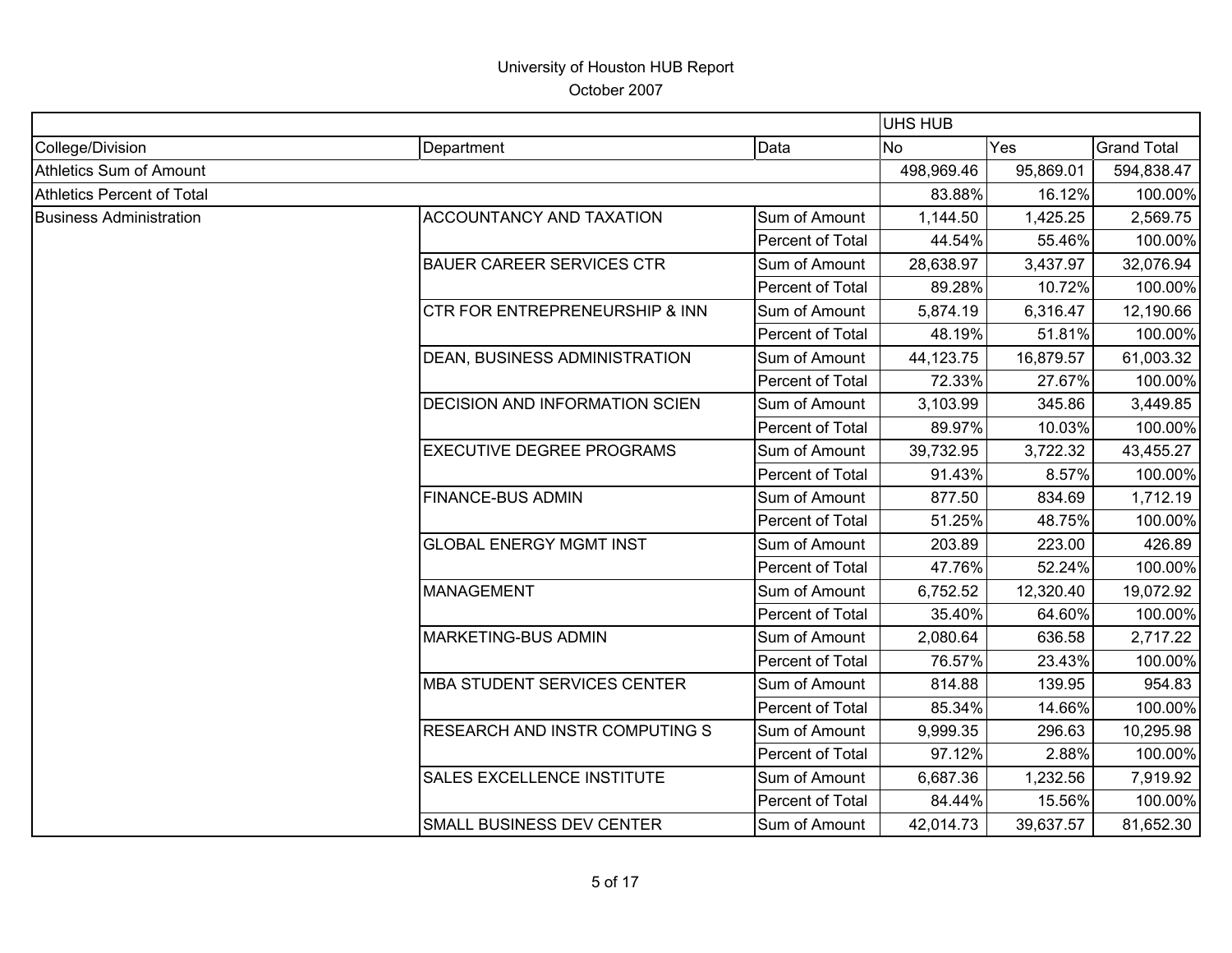|                                              |                                           |                  | <b>UHS HUB</b> |           |                    |
|----------------------------------------------|-------------------------------------------|------------------|----------------|-----------|--------------------|
| College/Division                             | Department                                | Data             | <b>No</b>      | Yes       | <b>Grand Total</b> |
| <b>Business Administration</b>               | SMALL BUSINESS DEV CENTER                 | Percent of Total | 51.46%         | 48.54%    | 100.00%            |
|                                              | UNDERGRAD BUSINESS PROG                   | Sum of Amount    | 2,273.98       |           | 2,273.98           |
|                                              |                                           | Percent of Total | 100.00%        | 0.00%     | 100.00%            |
| Business Administration Sum of Amount        |                                           |                  | 194,323.20     | 87,448.82 | 281,772.02         |
| Business Administration Percent of Total     |                                           |                  | 68.96%         | 31.04%    | 100.00%            |
| Chancellor/President                         | <b>AFFIRMATIVE ACTION</b>                 | Sum of Amount    | 33.10          |           | 33.10              |
|                                              |                                           | Percent of Total | 100.00%        | 0.00%     | 100.00%            |
|                                              | <b>GENERAL COUNSEL</b>                    | Sum of Amount    |                | 98.10     | 98.10              |
|                                              |                                           | Percent of Total | 0.00%          | 100.00%   | 100.00%            |
|                                              | OFFICE OF SPECIAL EVENTS                  | Sum of Amount    | 62,258.19      | 9,799.98  | 72,058.17          |
|                                              |                                           | Percent of Total | 86.40%         | 13.60%    | 100.00%            |
|                                              | <b>PRESIDENT</b>                          | Sum of Amount    | 2,649.58       | 3,443.13  | 6,092.71           |
|                                              |                                           | Percent of Total | 43.49%         | 56.51%    | 100.00%            |
|                                              | <b>STAFF COUNCIL</b>                      | Sum of Amount    | 6,339.00       | 1,729.75  | 8,068.75           |
|                                              |                                           | Percent of Total | 78.56%         | 21.44%    | 100.00%            |
| Chancellor/President Sum of Amount           |                                           |                  | 71,279.87      | 15,070.96 | 86,350.83          |
| <b>Chancellor/President Percent of Total</b> |                                           |                  | 82.55%         | 17.45%    | 100.00%            |
| Education                                    | CENTER FOR INFO TECH IN EDUCATION         | Sum of Amount    | 13,765.58      | 46,709.63 | 60,475.21          |
|                                              |                                           | Percent of Total | 22.76%         | 77.24%    | 100.00%            |
|                                              | <b>CONSISTENCY MGMT &amp; COOP DISCIP</b> | Sum of Amount    | 14,186.55      | 7,896.02  | 22,082.57          |
|                                              |                                           | Percent of Total | 64.24%         | 35.76%    | 100.00%            |
|                                              | <b>CURRICULUM AND INSTRUCTION</b>         | Sum of Amount    | 15,034.03      | 5,782.40  | 20,816.43          |
|                                              |                                           | Percent of Total | 72.22%         | 27.78%    | 100.00%            |
|                                              | <b>DEAN, EDUCATION</b>                    | Sum of Amount    | 133,493.36     | 8,269.30  | 141,762.66         |
|                                              |                                           | Percent of Total | 94.17%         | 5.83%     | 100.00%            |
|                                              | EDU. LEADERSHIP & CULTURAL STU            | Sum of Amount    | 998.61         | 3,065.06  | 4,063.67           |
|                                              |                                           | Percent of Total | 24.57%         | 75.43%    | 100.00%            |
|                                              | EDUCATIONAL PSYCHOLOGY                    | Sum of Amount    | 2,608.01       | 1,134.00  | 3,742.01           |
|                                              |                                           | Percent of Total | 69.70%         | 30.30%    | 100.00%            |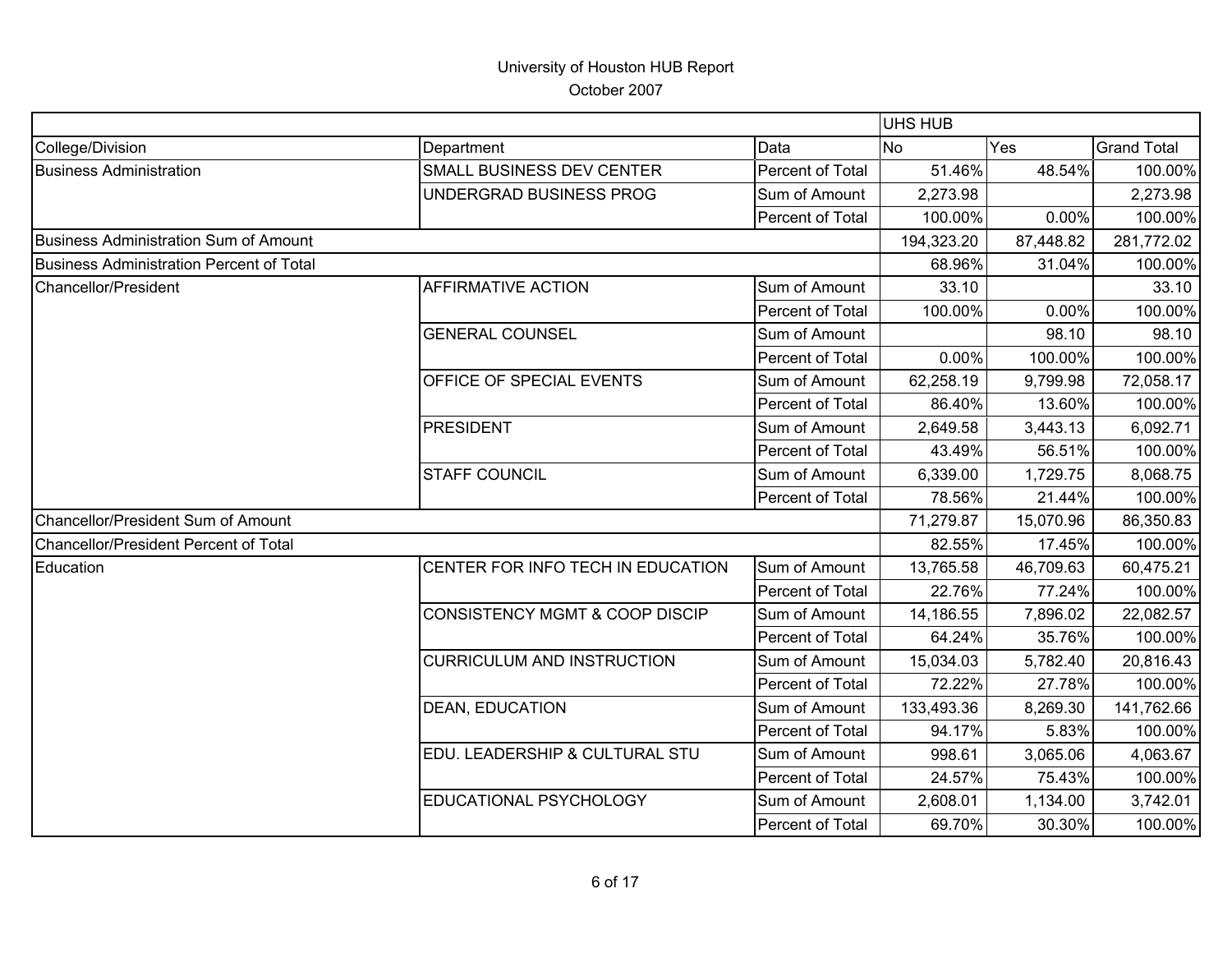|                                   |                                      |                  | <b>UHS HUB</b> |           |                    |
|-----------------------------------|--------------------------------------|------------------|----------------|-----------|--------------------|
| College/Division                  | Department                           | Data             | <b>No</b>      | Yes       | <b>Grand Total</b> |
| Education                         | HEALTH AND HUMAN PERFORMANCE         | Sum of Amount    | 27,471.90      | 1,817.82  | 29,289.72          |
|                                   |                                      | Percent of Total | 93.79%         | 6.21%     | 100.00%            |
|                                   | HUMAN DEVELOPMENT LAB                | Sum of Amount    | 2,054.36       |           | 2,054.36           |
|                                   |                                      | Percent of Total | 100.00%        | 0.00%     | 100.00%            |
|                                   | <b>INSTITUTE FOR URBAN EDUCATION</b> | Sum of Amount    | 1,135.06       | 55.00     | 1,190.06           |
|                                   |                                      | Percent of Total | 95.38%         | 4.62%     | 100.00%            |
|                                   | TEACHER EDUCATION AND CERTIFIC       | Sum of Amount    | 2,950.00       |           | 2,950.00           |
|                                   |                                      | Percent of Total | 100.00%        | 0.00%     | 100.00%            |
| <b>Education Sum of Amount</b>    |                                      |                  | 213,697.46     | 74,729.23 | 288,426.69         |
| <b>Education Percent of Total</b> |                                      |                  | 74.09%         | 25.91%    | 100.00%            |
| Engineering                       | <b>CHEMICAL ENGINEERING</b>          | Sum of Amount    | 24,820.67      | 10,616.17 | 35,436.84          |
|                                   |                                      | Percent of Total | 70.04%         | 29.96%    | 100.00%            |
|                                   | <b>CIVIL ENGINEERING</b>             | Sum of Amount    | 7,461.06       | 1,699.67  | 9,160.73           |
|                                   |                                      | Percent of Total | 81.45%         | 18.55%    | 100.00%            |
|                                   | <b>COOPERATIVE ENGINEERING</b>       | Sum of Amount    | 174.16         |           | 174.16             |
|                                   |                                      | Percent of Total | 100.00%        | 0.00%     | 100.00%            |
|                                   | CTR FOR INNOVATIVE GROUTING          | Sum of Amount    | 3,546.36       | 1,612.94  | 5,159.30           |
|                                   |                                      | Percent of Total | 68.74%         | 31.26%    | 100.00%            |
|                                   | <b>DEAN, ENGINEERING</b>             | Sum of Amount    | 99,405.23      | 4,340.05  | 103,745.28         |
|                                   |                                      | Percent of Total | 95.82%         | 4.18%     | 100.00%            |
|                                   | ELECTRICAL ENGINEERING               | Sum of Amount    | 30,632.90      | 4,110.39  | 34,743.29          |
|                                   |                                      | Percent of Total | 88.17%         | 11.83%    | 100.00%            |
|                                   | <b>ENGINEERING SERVICES</b>          | Sum of Amount    | 2,247.67       | 2,220.66  | 4,468.33           |
|                                   |                                      | Percent of Total | 50.30%         | 49.70%    | 100.00%            |
|                                   | <b>INDUSTRIAL ENGINEERING</b>        | Sum of Amount    | 10,201.16      | 464.97    | 10,666.13          |
|                                   |                                      | Percent of Total | 95.64%         | 4.36%     | 100.00%            |
|                                   | MECHANICAL ENGINEERING               | Sum of Amount    | 274,099.92     | 10,478.90 | 284,578.82         |
|                                   |                                      | Percent of Total | 96.32%         | 3.68%     | 100.00%            |
|                                   | SW PUBLIC TECHNOLOGY CENTER          | Sum of Amount    | 1,362.84       |           | 1,362.84           |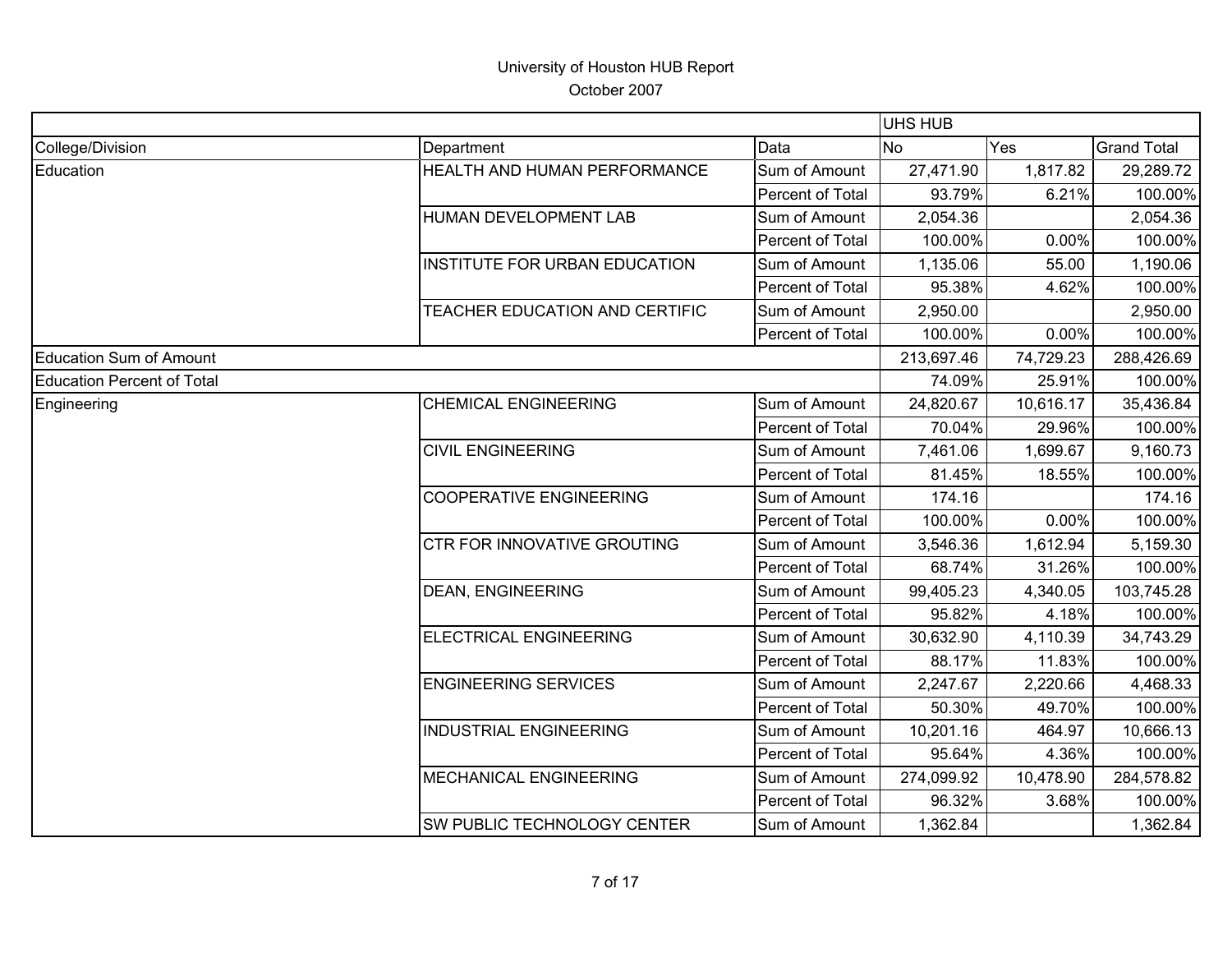|                                                  |                                     |                  | <b>UHS HUB</b> |           |                    |
|--------------------------------------------------|-------------------------------------|------------------|----------------|-----------|--------------------|
| College/Division                                 | Department                          | Data             | <b>No</b>      | Yes       | <b>Grand Total</b> |
| Engineering                                      | SW PUBLIC TECHNOLOGY CENTER         | Percent of Total | 100.00%        | 0.00%     | 100.00%            |
|                                                  | <b>WIND ENERGY CENTER</b>           | Sum of Amount    | 1,314.92       |           | 1,314.92           |
|                                                  |                                     | Percent of Total | 100.00%        | 0.00%     | 100.00%            |
| <b>Engineering Sum of Amount</b>                 |                                     |                  | 455,266.89     | 35,543.75 | 490,810.64         |
| <b>Engineering Percent of Total</b>              |                                     |                  | 92.76%         | 7.24%     | 100.00%            |
| <b>Graduate College of Social Work</b>           | <b>ALUMNI &amp; CAREER SERVICES</b> | Sum of Amount    | 350.00         |           | 350.00             |
|                                                  |                                     | Percent of Total | 100.00%        | 0.00%     | 100.00%            |
|                                                  | <b>AMERICAN HUMANICS</b>            | Sum of Amount    | 7.96           |           | 7.96               |
|                                                  |                                     | Percent of Total | 100.00%        | 0.00%     | 100.00%            |
|                                                  | DEAN, SOCIAL WORK                   | Sum of Amount    | 6,790.75       | 2,255.71  | 9,046.46           |
|                                                  |                                     | Percent of Total | 75.07%         | 24.93%    | 100.00%            |
|                                                  | <b>FIELD OFFICE</b>                 | Sum of Amount    | 251.19         | 468.58    | 719.77             |
|                                                  |                                     | Percent of Total | 34.90%         | 65.10%    | 100.00%            |
|                                                  | <b>OCP</b>                          | Sum of Amount    | 8,159.76       | 562.82    | 8,722.58           |
|                                                  |                                     | Percent of Total | 93.55%         | 6.45%     | 100.00%            |
|                                                  | <b>ODSPR</b>                        | Sum of Amount    | 4,014.10       | 63.16     | 4,077.26           |
|                                                  |                                     | Percent of Total | 98.45%         | 1.55%     | 100.00%            |
| Graduate College of Social Work Sum of Amount    |                                     |                  | 19,573.76      | 3,350.27  | 22,924.03          |
| Graduate College of Social Work Percent of Total |                                     |                  | 85.39%         | 14.61%    | 100.00%            |
| Honors College                                   | DEAN, HONORS COLLEGE                | Sum of Amount    | 22,342.22      | 6,029.52  | 28,371.74          |
|                                                  |                                     | Percent of Total | 78.75%         | 21.25%    | 100.00%            |
|                                                  | HOUSTON TEACHERS INSTITUTE          | Sum of Amount    | 12,766.08      | 648.83    | 13,414.91          |
|                                                  |                                     | Percent of Total | 95.16%         | 4.84%     | 100.00%            |
| Honors College Sum of Amount                     |                                     |                  | 35,108.30      | 6,678.35  | 41,786.65          |
| Honors College Percent of Total                  |                                     |                  | 84.02%         | 15.98%    | 100.00%            |
| Hotel and Restaurant Management                  | DEAN, HOTEL & RESTAURANT MANAG      | Sum of Amount    | 8,865.06       | 413.20    | 9,278.26           |
|                                                  |                                     | Percent of Total | 95.55%         | 4.45%     | 100.00%            |
|                                                  | HOTEL AND RESTAURANT MANAGEMEN      | Sum of Amount    | 95,005.67      | 4,673.23  | 99,678.90          |
|                                                  |                                     | Percent of Total | 95.31%         | 4.69%     | 100.00%            |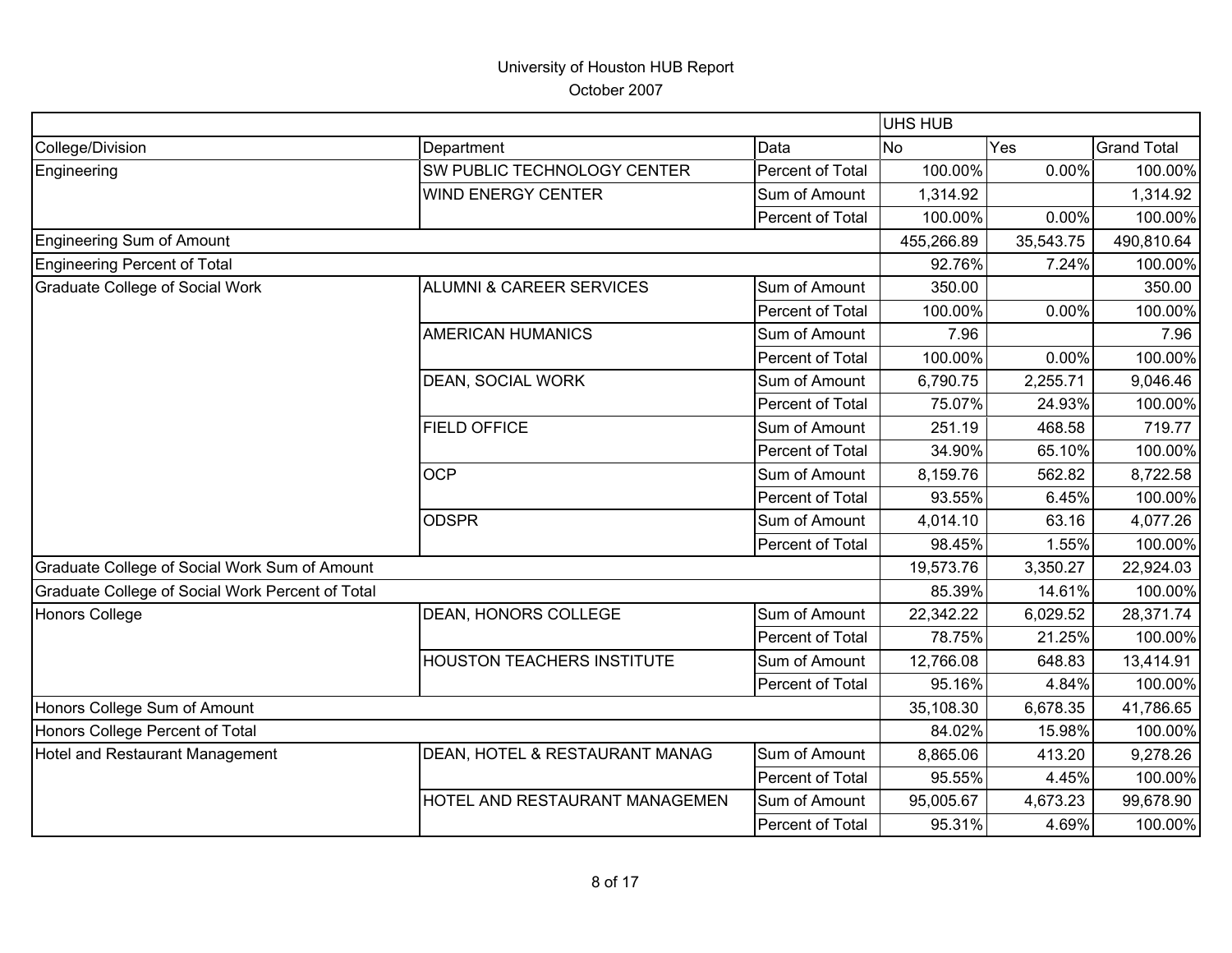|                                                  |                               |                  | <b>UHS HUB</b> |          |                    |
|--------------------------------------------------|-------------------------------|------------------|----------------|----------|--------------------|
| College/Division                                 | Department                    | Data             | <b>No</b>      | Yes      | <b>Grand Total</b> |
| Hotel and Restaurant Management Sum of Amount    |                               |                  | 103,870.73     | 5,086.43 | 108,957.16         |
| Hotel and Restaurant Management Percent of Total |                               |                  | 95.33%         | 4.67%    | 100.00%            |
| Law Center                                       | <b>BLAKELEY INSTITUTE</b>     | Sum of Amount    | 462.36         | 472.93   | 935.29             |
|                                                  |                               | Percent of Total | 49.43%         | 50.57%   | 100.00%            |
|                                                  | <b>BUSINESS SERVICES, LAW</b> | Sum of Amount    | 27,921.10      | 2,082.31 | 30,003.41          |
|                                                  |                               | Percent of Total | 93.06%         | 6.94%    | 100.00%            |
|                                                  | CAREER SERVICES, LAW          | Sum of Amount    | 7,183.34       |          | 7,183.34           |
|                                                  |                               | Percent of Total | 100.00%        | 0.00%    | 100.00%            |
|                                                  | DEAN, LAW                     | Sum of Amount    | 97.95          | 2,139.94 | 2,237.89           |
|                                                  |                               | Percent of Total | 4.38%          | 95.62%   | 100.00%            |
|                                                  | <b>EXTERNAL AFFAIRS, LAW</b>  | Sum of Amount    |                | 171.59   | 171.59             |
|                                                  |                               | Percent of Total | 0.00%          | 100.00%  | 100.00%            |
|                                                  | FACILITIES, LAW               | Sum of Amount    | 7,928.98       | 1,238.17 | 9,167.15           |
|                                                  |                               | Percent of Total | 86.49%         | 13.51%   | 100.00%            |
|                                                  | HEALTH LAW & POLICY INSTITUTE | Sum of Amount    | 27.60          | 488.58   | 516.18             |
|                                                  |                               | Percent of Total | 5.35%          | 94.65%   | 100.00%            |
|                                                  | <b>IHELG</b>                  | Sum of Amount    | 889.50         |          | 889.50             |
|                                                  |                               | Percent of Total | 100.00%        | 0.00%    | 100.00%            |
|                                                  | LAW INFORMATION TECHNOLOGY    | Sum of Amount    | 13,555.00      | 5,732.00 | 19,287.00          |
|                                                  |                               | Percent of Total | 70.28%         | 29.72%   | 100.00%            |
|                                                  | <b>LAW LIBRARY</b>            | Sum of Amount    | 108,061.01     | 1,321.70 | 109,382.71         |
|                                                  |                               | Percent of Total | 98.79%         | 1.21%    | 100.00%            |
|                                                  | LEGAL AID CLINIC, LAW         | Sum of Amount    |                | 1,265.99 | 1,265.99           |
|                                                  |                               | Percent of Total | 0.00%          | 100.00%  | 100.00%            |
|                                                  | PUBLIC RELS & MARKETING, LAW  | Sum of Amount    | 4,298.47       |          | 4,298.47           |
|                                                  |                               | Percent of Total | 100.00%        | 0.00%    | 100.00%            |
|                                                  | STUDENT ORGANIZATION, LAW     | Sum of Amount    | 7,040.09       |          | 7,040.09           |
|                                                  |                               | Percent of Total | 100.00%        | 0.00%    | 100.00%            |
|                                                  | STUDENT SERVICES, LAW         | Sum of Amount    | 3,885.35       | 6,539.16 | 10,424.51          |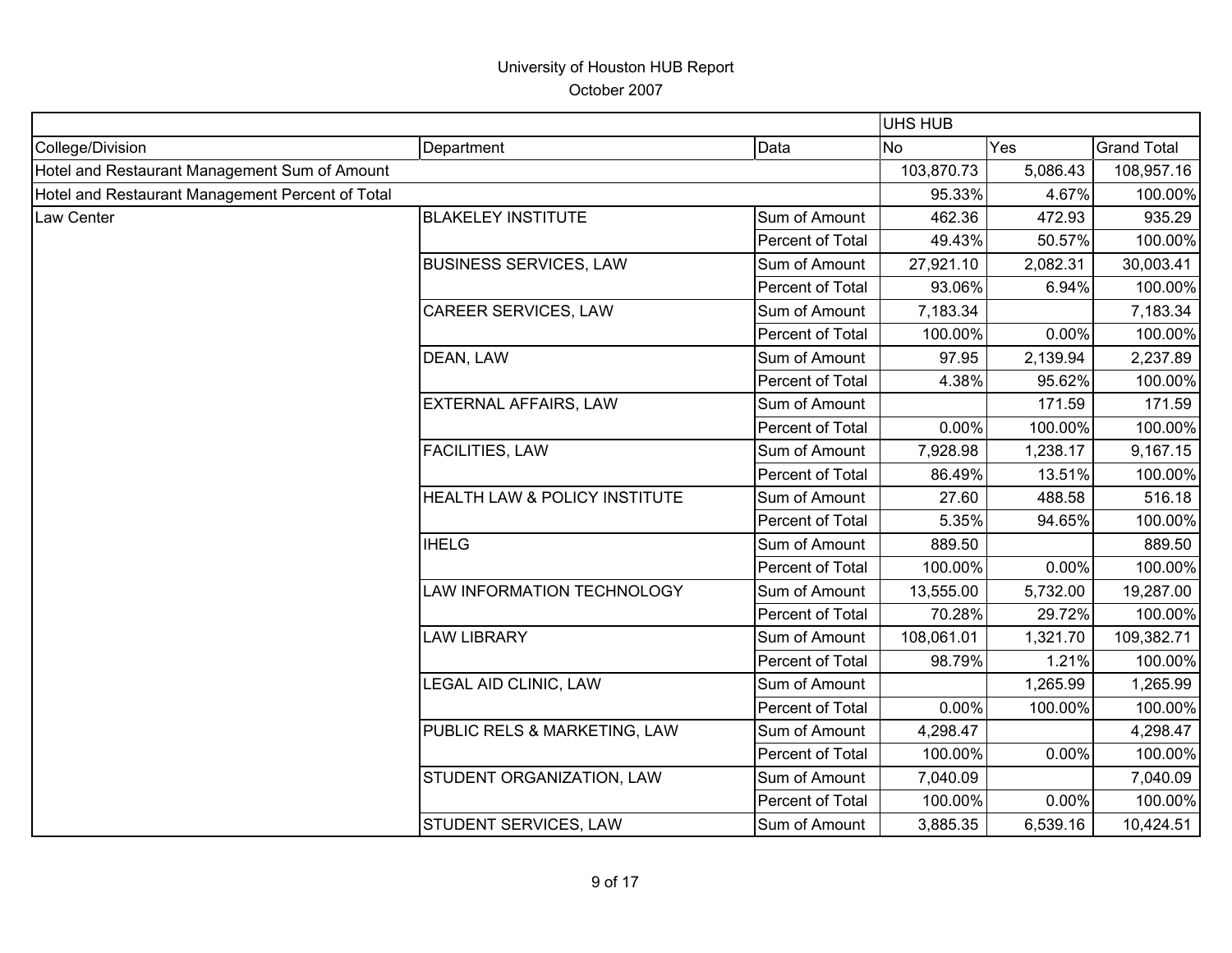|                                         |                                  | UHS HUB          |            |           |                    |
|-----------------------------------------|----------------------------------|------------------|------------|-----------|--------------------|
| College/Division                        | Department                       | Data             | <b>No</b>  | Yes       | <b>Grand Total</b> |
| Law Center                              | STUDENT SERVICES, LAW            | Percent of Total | 37.27%     | 62.73%    | 100.00%            |
| Law Center Sum of Amount                |                                  |                  | 181,350.75 | 21,452.37 | 202,803.12         |
| Law Center Percent of Total             |                                  |                  | 89.42%     | 10.58%    | 100.00%            |
| <b>Liberal Arts and Social Sciences</b> | <b>AEROSPACE STUDIES</b>         | Sum of Amount    | 181.82     | 2,559.96  | 2,741.78           |
|                                         |                                  | Percent of Total | 6.63%      | 93.37%    | 100.00%            |
|                                         | AFRICAN-AMERICAN STUDIES         | Sum of Amount    | 1,643.73   | 4,969.00  | 6,612.73           |
|                                         |                                  | Percent of Total | 24.86%     | 75.14%    | 100.00%            |
|                                         | <b>ART</b>                       | Sum of Amount    | 28,976.58  | 28,875.09 | 57,851.67          |
|                                         |                                  | Percent of Total | 50.09%     | 49.91%    | 100.00%            |
|                                         | ARTE PUBLICO                     | Sum of Amount    | 60,373.16  | 875.16    | 61,248.32          |
|                                         |                                  | Percent of Total | 98.57%     | 1.43%     | 100.00%            |
|                                         | <b>BAND</b>                      | Sum of Amount    | 33,381.12  | 2,087.50  | 35,468.62          |
|                                         |                                  | Percent of Total | 94.11%     | 5.89%     | 100.00%            |
|                                         | <b>BLAFFER GALLERY</b>           | Sum of Amount    | 25,015.92  | 736.63    | 25,752.55          |
|                                         |                                  | Percent of Total | 97.14%     | 2.86%     | 100.00%            |
|                                         | CENTER FOR PUBLIC POLICY         | Sum of Amount    | 1,206.60   | 57.70     | 1,264.30           |
|                                         |                                  | Percent of Total | 95.44%     | 4.56%     | 100.00%            |
|                                         | <b>COMMUNICATION</b>             | Sum of Amount    | 15,008.95  | 87,371.55 | 102,380.50         |
|                                         |                                  | Percent of Total | 14.66%     | 85.34%    | 100.00%            |
|                                         | <b>COMMUNICATIONS DISORDERS</b>  | Sum of Amount    | 3,441.75   | 886.73    | 4,328.48           |
|                                         |                                  | Percent of Total | 79.51%     | 20.49%    | 100.00%            |
|                                         | <b>CWMCA CENTER FOR THE ARTS</b> | Sum of Amount    | 3,982.76   | 99.38     | 4,082.14           |
|                                         |                                  | Percent of Total | 97.57%     | 2.43%     | 100.00%            |
|                                         | DEAN, LIBERAL ARTS & SOC SCI     | Sum of Amount    | 6,272.13   | 3,248.99  | 9,521.12           |
|                                         |                                  | Percent of Total | 65.88%     | 34.12%    | 100.00%            |
|                                         | <b>ECONOMICS</b>                 | Sum of Amount    | 6,915.97   | 1,746.64  | 8,662.61           |
|                                         |                                  | Percent of Total | 79.84%     | 20.16%    | 100.00%            |
|                                         | <b>ENGLISH</b>                   | Sum of Amount    | 17,825.68  | 5,639.98  | 23,465.66          |
|                                         |                                  | Percent of Total | 75.96%     | 24.04%    | 100.00%            |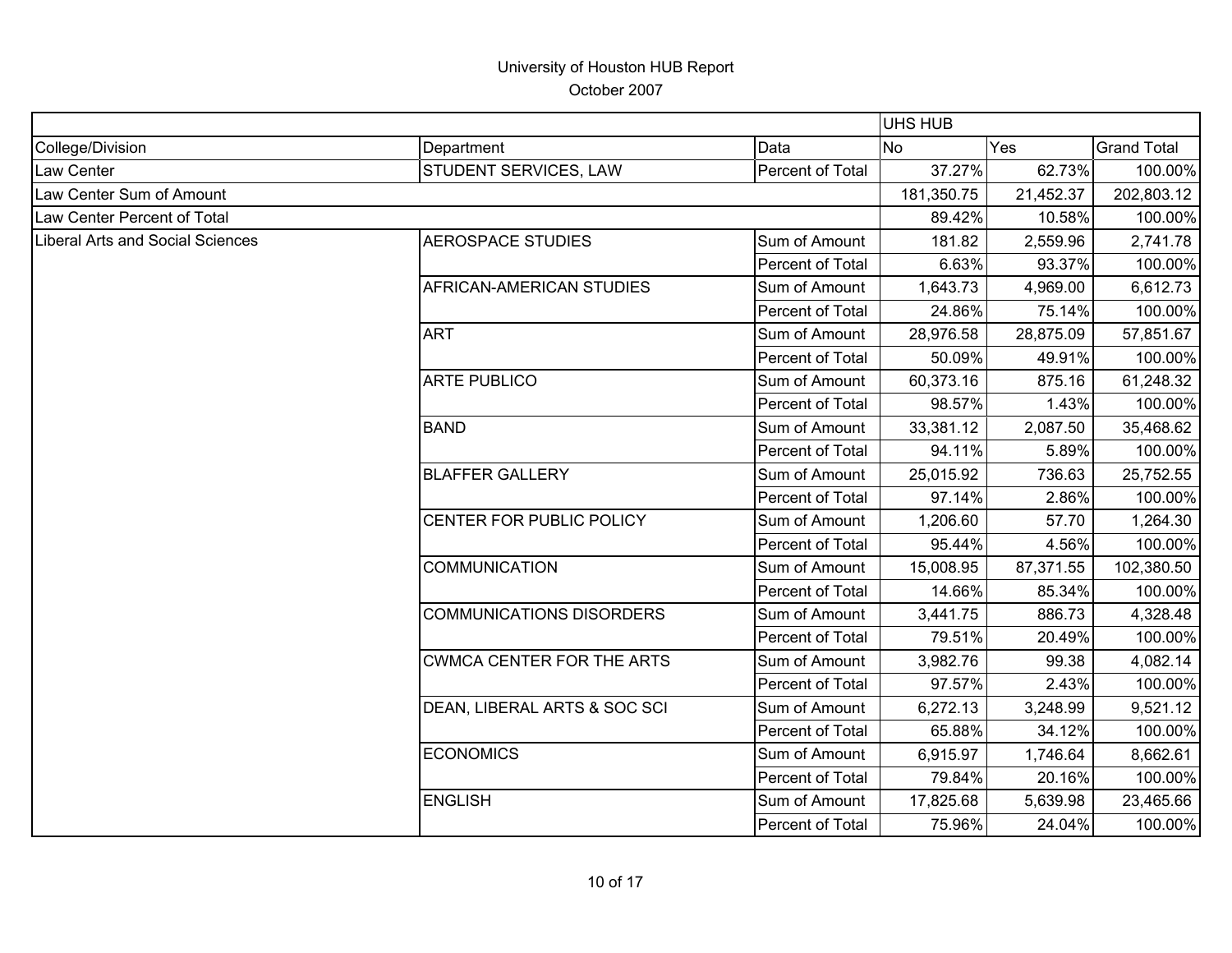|                                                   |                                 |                  | <b>UHS HUB</b> |            |                    |
|---------------------------------------------------|---------------------------------|------------------|----------------|------------|--------------------|
| College/Division                                  | Department                      | Data             | N <sub>o</sub> | Yes        | <b>Grand Total</b> |
| Liberal Arts and Social Sciences                  | <b>HISTORY</b>                  | Sum of Amount    | 6,006.37       | 2,532.47   | 8,538.84           |
|                                                   |                                 | Percent of Total | 70.34%         | 29.66%     | 100.00%            |
|                                                   | <b>MEXICAN-AMERICAN STUDIES</b> | Sum of Amount    | 740.62         | 3,271.76   | 4,012.38           |
|                                                   |                                 | Percent of Total | 18.46%         | 81.54%     | 100.00%            |
|                                                   | <b>MILITARY SCIENCE</b>         | Sum of Amount    | 548.96         |            | 548.96             |
|                                                   |                                 | Percent of Total | 100.00%        | 0.00%      | 100.00%            |
|                                                   | MODERN AND CLASSICAL LANGUAGES  | Sum of Amount    | 21,719.27      | 5,232.80   | 26,952.07          |
|                                                   |                                 | Percent of Total | 80.58%         | 19.42%     | 100.00%            |
|                                                   | <b>MUSIC</b>                    | Sum of Amount    | 13,616.05      | 4,853.44   | 18,469.49          |
|                                                   |                                 | Percent of Total | 73.72%         | 26.28%     | 100.00%            |
|                                                   | PHILOSOPHY                      | Sum of Amount    | 150.39         | 162.17     | 312.56             |
|                                                   |                                 | Percent of Total | 48.12%         | 51.88%     | 100.00%            |
|                                                   | POLITICAL SCIENCE               | Sum of Amount    | 16,185.94      | 5,598.33   | 21,784.27          |
|                                                   |                                 | Percent of Total | 74.30%         | 25.70%     | 100.00%            |
|                                                   | <b>PSYCHOLOGY</b>               | Sum of Amount    | 29,492.39      | 6,391.22   | 35,883.61          |
|                                                   |                                 | Percent of Total | 82.19%         | 17.81%     | 100.00%            |
|                                                   | SOCIOLOGY                       | Sum of Amount    | 356.39         | 1,431.92   | 1,788.31           |
|                                                   |                                 | Percent of Total | 19.93%         | 80.07%     | 100.00%            |
|                                                   | <b>THEATRE</b>                  | Sum of Amount    | 23,794.19      | 1,261.14   | 25,055.33          |
|                                                   |                                 | Percent of Total | 94.97%         | 5.03%      | 100.00%            |
|                                                   | <b>WOMEN'S STUDIES PROGRAM</b>  | Sum of Amount    | 1,506.97       | 305.39     | 1,812.36           |
|                                                   |                                 | Percent of Total | 83.15%         | 16.85%     | 100.00%            |
|                                                   | <b>WRITING CENTER</b>           | Sum of Amount    | 705.65         | 4,661.25   | 5,366.90           |
|                                                   |                                 | Percent of Total | 13.15%         | 86.85%     | 100.00%            |
| Liberal Arts and Social Sciences Sum of Amount    |                                 |                  | 319,049.36     | 174,856.20 | 493,905.56         |
| Liberal Arts and Social Sciences Percent of Total |                                 |                  | 64.60%         | 35.40%     | 100.00%            |
| Library                                           | UNIVERSITY LIBRARIES            | Sum of Amount    | 320,444.73     | 16,041.49  | 336,486.22         |
|                                                   |                                 | Percent of Total | 95.23%         | 4.77%      | 100.00%            |
| <b>Library Sum of Amount</b>                      |                                 |                  | 320,444.73     | 16,041.49  | 336,486.22         |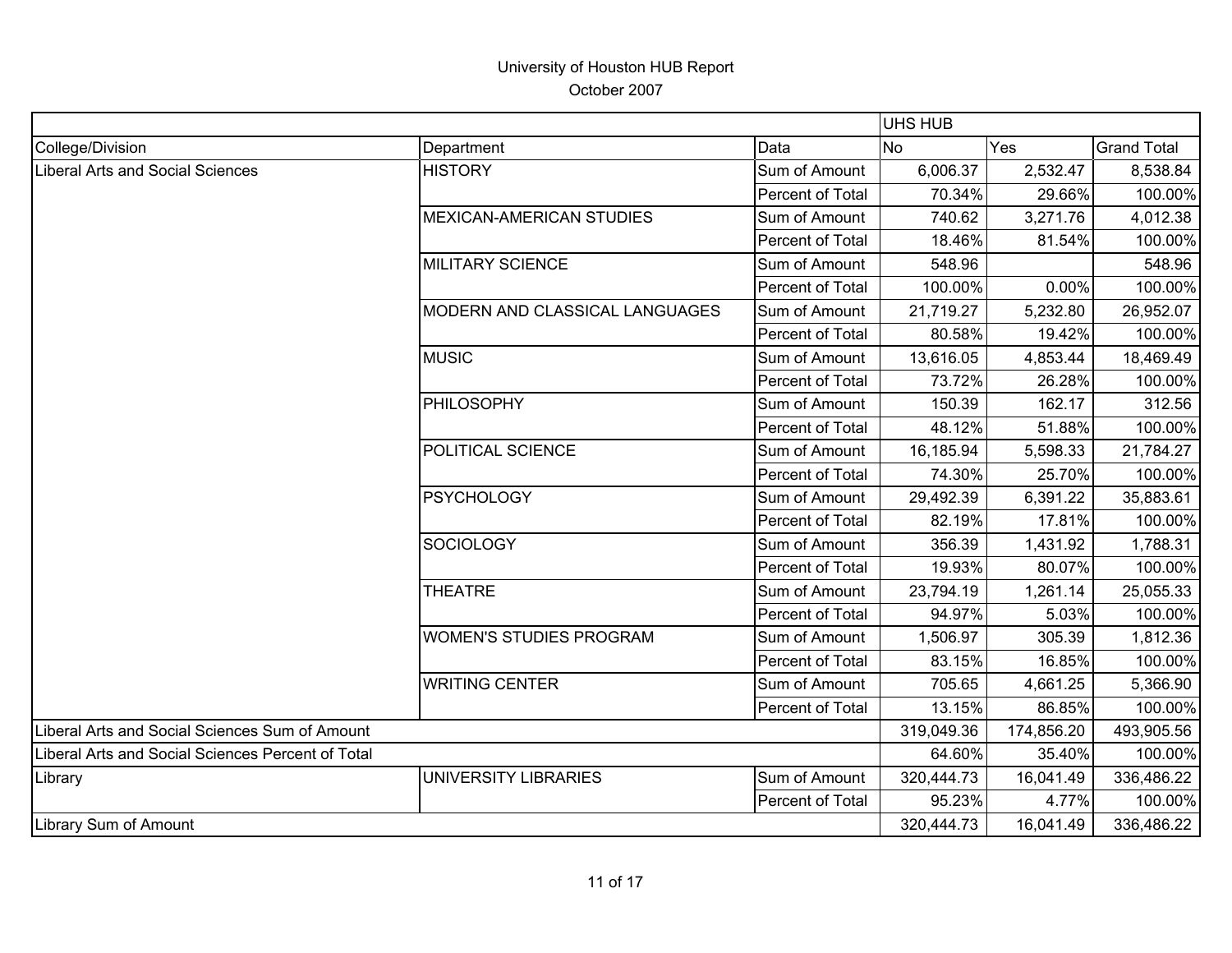|                                                  |                                   |                  | <b>UHS HUB</b> |            |                    |
|--------------------------------------------------|-----------------------------------|------------------|----------------|------------|--------------------|
| College/Division                                 | Department                        | Data             | <b>No</b>      | Yes        | <b>Grand Total</b> |
| <b>Library Percent of Total</b>                  |                                   |                  | 95.23%         | 4.77%      | 100.00%            |
| Natural Science and Mathematics                  | <b>BIOLOGY &amp; BIOCHEMISTRY</b> | Sum of Amount    | 131,346.23     | 8,352.40   | 139,698.63         |
|                                                  |                                   | Percent of Total | 94.02%         | 5.98%      | 100.00%            |
|                                                  | <b>CAGE INSTITUTE</b>             | Sum of Amount    | 859.74         |            | 859.74             |
|                                                  |                                   | Percent of Total | 100.00%        | 0.00%      | 100.00%            |
|                                                  | <b>CHEMISTRY</b>                  | Sum of Amount    | 57,082.27      | 18,679.30  | 75,761.57          |
|                                                  |                                   | Percent of Total | 75.34%         | 24.66%     | 100.00%            |
|                                                  | <b>COMPUTER SCIENCE</b>           | Sum of Amount    | 18,616.68      | 29,602.38  | 48,219.06          |
|                                                  |                                   | Percent of Total | 38.61%         | 61.39%     | 100.00%            |
|                                                  | DEAN, NATURAL SCIENCE & MATHE     | Sum of Amount    | 16,073.86      | 28,611.33  | 44,685.19          |
|                                                  |                                   | Percent of Total | 35.97%         | 64.03%     | 100.00%            |
|                                                  | <b>GEOLOGY</b>                    | Sum of Amount    | 49,789.50      | 11,059.86  | 60,849.36          |
|                                                  |                                   | Percent of Total | 81.82%         | 18.18%     | 100.00%            |
|                                                  | <b>IMAQS</b>                      | Sum of Amount    | 13,865.62      |            | 13,865.62          |
|                                                  |                                   | Percent of Total | 100.00%        | 0.00%      | 100.00%            |
|                                                  | INST FOR THEORETICAL & ENG SCI    | Sum of Amount    | 1,143.10       |            | 1,143.10           |
|                                                  |                                   | Percent of Total | 100.00%        | 0.00%      | 100.00%            |
|                                                  | <b>MATHEMATICS</b>                | Sum of Amount    | 24,510.37      | 2,664.52   | 27,174.89          |
|                                                  |                                   | Percent of Total | 90.19%         | 9.81%      | 100.00%            |
|                                                  | <b>PHYSICS</b>                    | Sum of Amount    | 118,106.06     | 13,033.39  | 131,139.45         |
|                                                  |                                   | Percent of Total | 90.06%         | 9.94%      | 100.00%            |
| Natural Science and Mathematics Sum of Amount    |                                   |                  | 431,393.43     | 112,003.18 | 543,396.61         |
| Natural Science and Mathematics Percent of Total |                                   |                  | 79.39%         | 20.61%     | 100.00%            |
| Optometry                                        | <b>DEAN, OPTOMETRY</b>            | Sum of Amount    | 36,692.41      | 27,756.23  | 64,448.64          |
|                                                  |                                   | Percent of Total | 56.93%         | 43.07%     | 100.00%            |
|                                                  | OPT VISION SCIENCES               | Sum of Amount    | 31,752.47      | 2,156.63   | 33,909.10          |
|                                                  |                                   | Percent of Total | 93.64%         | 6.36%      | 100.00%            |
|                                                  | OPTOMETRY CLINIC                  | Sum of Amount    | 38,327.70      | 6,494.65   | 44,822.35          |
|                                                  |                                   | Percent of Total | 85.51%         | 14.49%     | 100.00%            |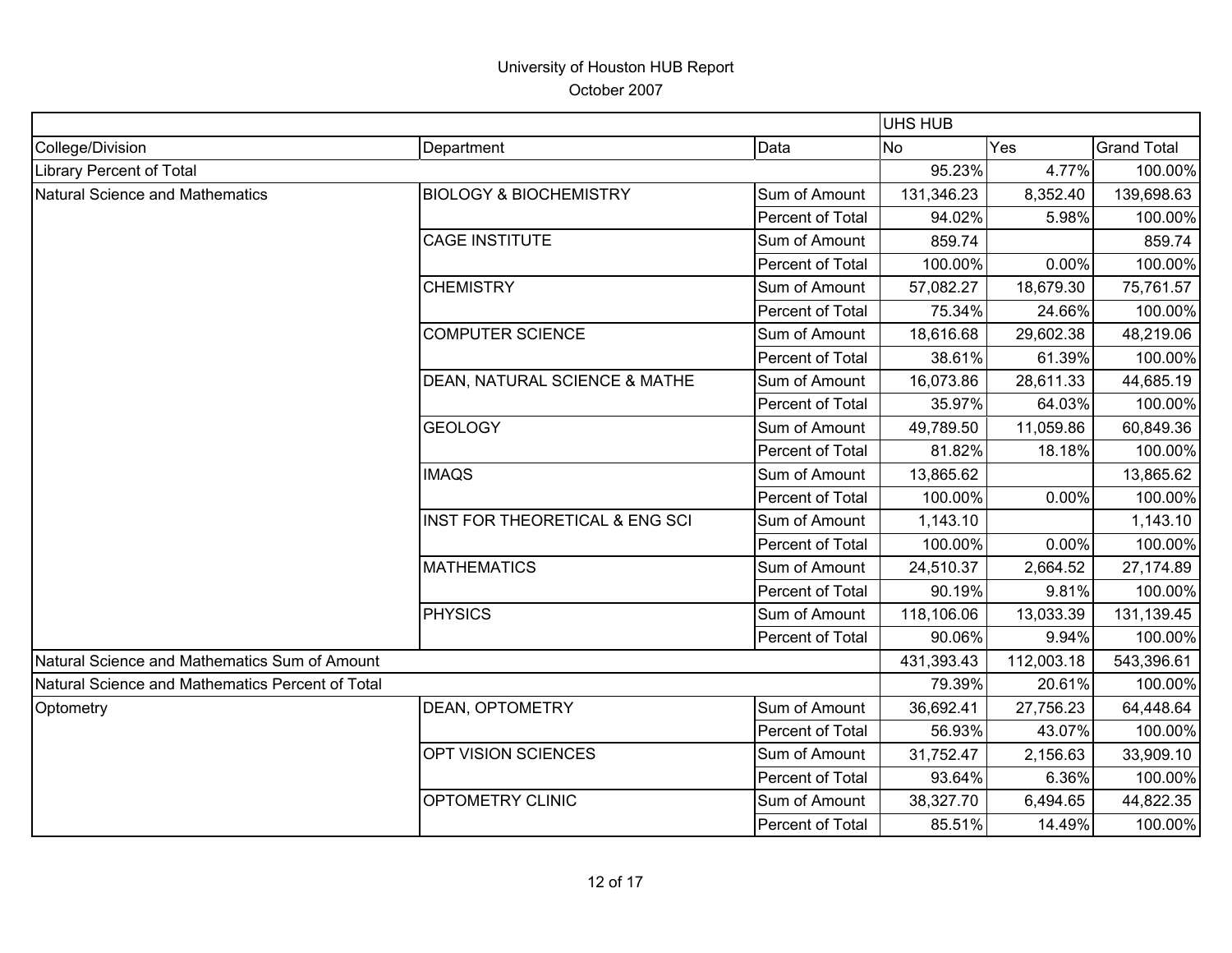| College/Division<br>Data<br>Department<br>Optometry Sum of Amount<br>Optometry Percent of Total<br><b>CLINICAL PHARMACY &amp; ADMINISTRA</b><br>Sum of Amount<br>Pharmacy<br>Percent of Total | <b>No</b><br>106,772.58<br>74.57%<br>26,022.07<br>71.20%<br>22,425.78 | Yes<br>36,407.51<br>25.43%<br>10,525.58<br>28.80% | <b>Grand Total</b><br>143,180.09<br>100.00%<br>36,547.65 |
|-----------------------------------------------------------------------------------------------------------------------------------------------------------------------------------------------|-----------------------------------------------------------------------|---------------------------------------------------|----------------------------------------------------------|
|                                                                                                                                                                                               |                                                                       |                                                   |                                                          |
|                                                                                                                                                                                               |                                                                       |                                                   |                                                          |
|                                                                                                                                                                                               |                                                                       |                                                   |                                                          |
|                                                                                                                                                                                               |                                                                       |                                                   |                                                          |
|                                                                                                                                                                                               |                                                                       |                                                   | 100.00%                                                  |
| <b>DEAN, PHARMACY</b><br>Sum of Amount                                                                                                                                                        |                                                                       | 8,297.40                                          | 30,723.18                                                |
| Percent of Total                                                                                                                                                                              | 72.99%                                                                | 27.01%                                            | 100.00%                                                  |
| <b>INSTITUTE FOR DRUG EDUCATION</b><br>Sum of Amount                                                                                                                                          | 1,967.14                                                              |                                                   | 1,967.14                                                 |
| Percent of Total                                                                                                                                                                              | 100.00%                                                               | 0.00%                                             | 100.00%                                                  |
| PHARMACOLOGICAL & PHARMACEUTIC<br>Sum of Amount                                                                                                                                               | 95,760.27                                                             | 4,043.82                                          | 99,804.09                                                |
| Percent of Total                                                                                                                                                                              | 95.95%                                                                | 4.05%                                             | 100.00%                                                  |
| Pharmacy Sum of Amount                                                                                                                                                                        | 146,175.26                                                            | 22,866.80                                         | 169,042.06                                               |
| <b>Pharmacy Percent of Total</b>                                                                                                                                                              | 86.47%                                                                | 13.53%                                            | 100.00%                                                  |
| Research<br>ANIMAL CARE OPERATIONS<br>Sum of Amount                                                                                                                                           | 5,832.91                                                              | 3,440.85                                          | 9,273.76                                                 |
| Percent of Total                                                                                                                                                                              | 62.90%                                                                | 37.10%                                            | 100.00%                                                  |
| CENTER FOR ADVANCED MATERIALS<br>Sum of Amount                                                                                                                                                | 6,817.08                                                              | 500.00                                            | 7,317.08                                                 |
| Percent of Total                                                                                                                                                                              | 93.17%                                                                | 6.83%                                             | 100.00%                                                  |
| <b>CMC</b><br>Sum of Amount                                                                                                                                                                   | 7,287.66                                                              |                                                   | 7,287.66                                                 |
| Percent of Total                                                                                                                                                                              | 100.00%                                                               | 0.00%                                             | 100.00%                                                  |
| <b>ENVIRONMENTAL INSTIT-HOUSTON</b><br>Sum of Amount                                                                                                                                          | 4,738.15                                                              |                                                   | 4,738.15                                                 |
| Percent of Total                                                                                                                                                                              | 100.00%                                                               | 0.00%                                             | 100.00%                                                  |
| <b>GRANTS AND CONTRACTS</b><br>Sum of Amount                                                                                                                                                  | 464.36                                                                | 361.27                                            | 825.63                                                   |
| Percent of Total                                                                                                                                                                              | 56.24%                                                                | 43.76%                                            | 100.00%                                                  |
| <b>HOUSTON COASTAL CENTER</b><br>Sum of Amount                                                                                                                                                | 294.05                                                                |                                                   | 294.05                                                   |
| Percent of Total                                                                                                                                                                              | 100.00%                                                               | 0.00%                                             | 100.00%                                                  |
| INSTITUTE FOR MOLECULAR DESIGN<br>Sum of Amount                                                                                                                                               | 4,781.53                                                              |                                                   | 4,781.53                                                 |
| Percent of Total                                                                                                                                                                              | 100.00%                                                               | 0.00%                                             | 100.00%                                                  |
| <b>OFFICE OF TECHNOLOGY MANAGEMEN</b><br>Sum of Amount                                                                                                                                        | 16,344.43                                                             | 298.74                                            | 16,643.17                                                |
| Percent of Total                                                                                                                                                                              | 98.21%                                                                | 1.79%                                             | 100.00%                                                  |
| <b>RESEARCH</b><br>Sum of Amount                                                                                                                                                              | 9,905.16                                                              | 4,289.42                                          | 14,194.58                                                |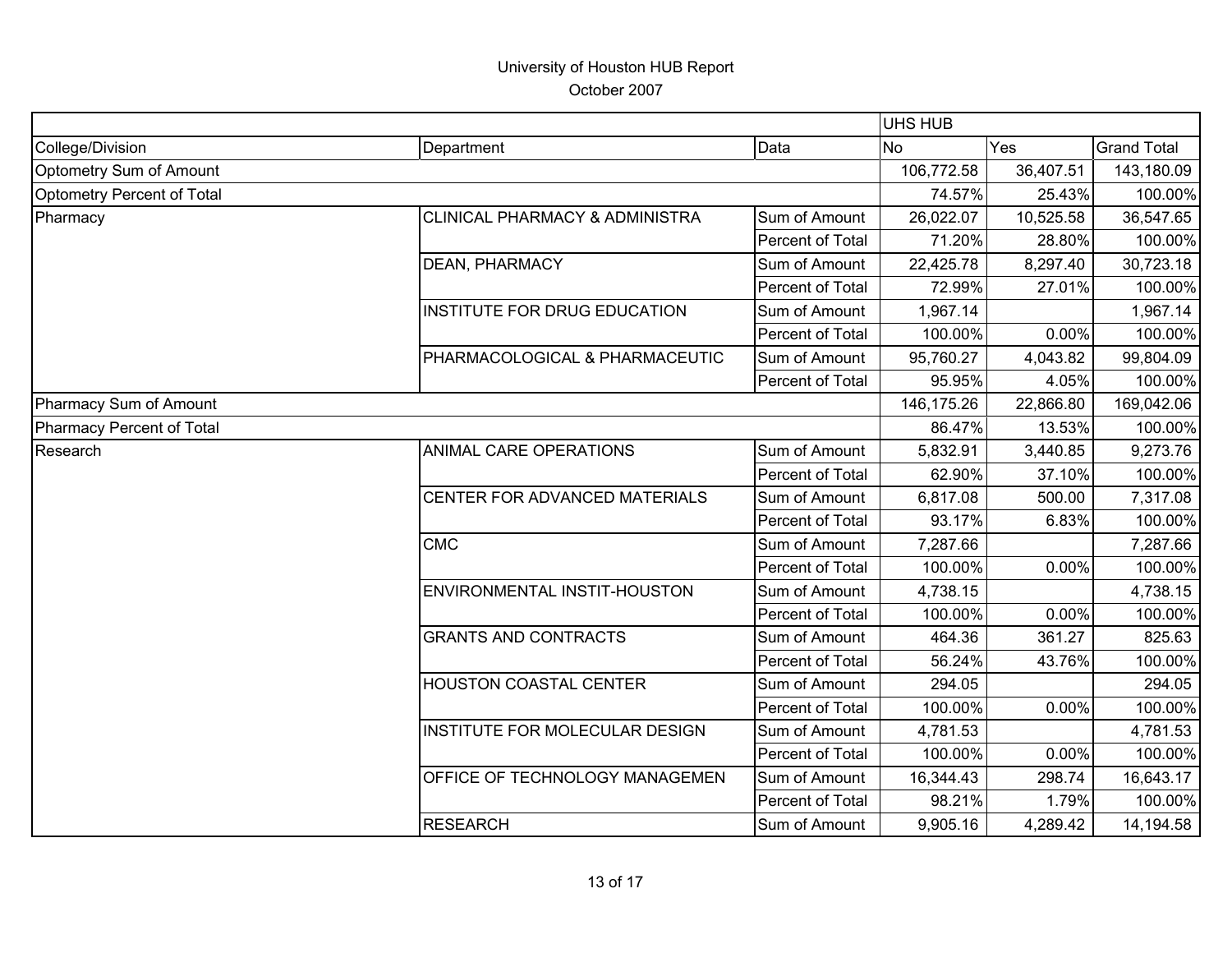|                           |                                          |                  | UHS HUB    |           |                    |
|---------------------------|------------------------------------------|------------------|------------|-----------|--------------------|
| College/Division          | Department                               | Data             | <b>No</b>  | Yes       | <b>Grand Total</b> |
| Research                  | <b>RESEARCH</b>                          | Percent of Total | 69.78%     | 30.22%    | 100.00%            |
|                           | RESEARCH FINANCIAL SERVICES              | Sum of Amount    | 334.76     | 140.68    | 475.44             |
|                           |                                          | Percent of Total | 70.41%     | 29.59%    | 100.00%            |
|                           | <b>RESEARCH INFORMATION CENTER</b>       | Sum of Amount    | 5,197.72   |           | 5,197.72           |
|                           |                                          | Percent of Total | 100.00%    | 0.00%     | 100.00%            |
|                           | <b>RESEARCH POLICIES/COMP/COMMITT</b>    | Sum of Amount    | 173.53     |           | 173.53             |
|                           |                                          | Percent of Total | 100.00%    | 0.00%     | 100.00%            |
|                           | <b>SPACE VACUUM EPITAXY CENTER</b>       | Sum of Amount    | 659.23     |           | 659.23             |
|                           |                                          | Percent of Total | 100.00%    | 0.00%     | 100.00%            |
|                           | <b>SUPER CONDUCT &amp; ADV MATERIALS</b> | Sum of Amount    | 1,103.40   |           | 1,103.40           |
|                           |                                          | Percent of Total | 100.00%    | 0.00%     | 100.00%            |
|                           | <b>TCSUH</b>                             | Sum of Amount    | 48,588.73  | 1,356.24  | 49,944.97          |
|                           |                                          | Percent of Total | 97.28%     | 2.72%     | 100.00%            |
|                           | <b>TIMES</b>                             | Sum of Amount    | 33,707.05  | 6,236.23  | 39,943.28          |
|                           |                                          | Percent of Total | 84.39%     | 15.61%    | 100.00%            |
|                           | TX LEARNING/COMPUTATIONAL CTR            | Sum of Amount    | 90,845.80  | 15,982.96 | 106,828.76         |
|                           |                                          | Percent of Total | 85.04%     | 14.96%    | 100.00%            |
| Research Sum of Amount    |                                          |                  | 237,075.55 | 32,606.39 | 269,681.94         |
| Research Percent of Total |                                          |                  | 87.91%     | 12.09%    | 100.00%            |
| <b>Student Affairs</b>    | <b>CAMPUS ACTIVITIES</b>                 | Sum of Amount    | 29,008.17  | 1,262.44  | 30,270.61          |
|                           |                                          | Percent of Total | 95.83%     | 4.17%     | 100.00%            |
|                           | <b>CAMPUS RECREATION</b>                 | Sum of Amount    | 26,221.13  | 3,593.23  | 29,814.36          |
|                           |                                          | Percent of Total | 87.95%     | 12.05%    | 100.00%            |
|                           | CENTER FOR STUDENTS W/DISABILI           | Sum of Amount    | 41,809.24  | 232.68    | 42,041.92          |
|                           |                                          | Percent of Total | 99.45%     | 0.55%     | 100.00%            |
|                           | <b>CHILD CARE CENTER</b>                 | Sum of Amount    | 7,971.25   | 643.87    | 8,615.12           |
|                           |                                          | Percent of Total | 92.53%     | 7.47%     | 100.00%            |
|                           | COUNSELING AND PSYCH SVCS                | Sum of Amount    | 3,412.58   | 1,998.61  | 5,411.19           |
|                           |                                          | Percent of Total | 63.07%     | 36.93%    | 100.00%            |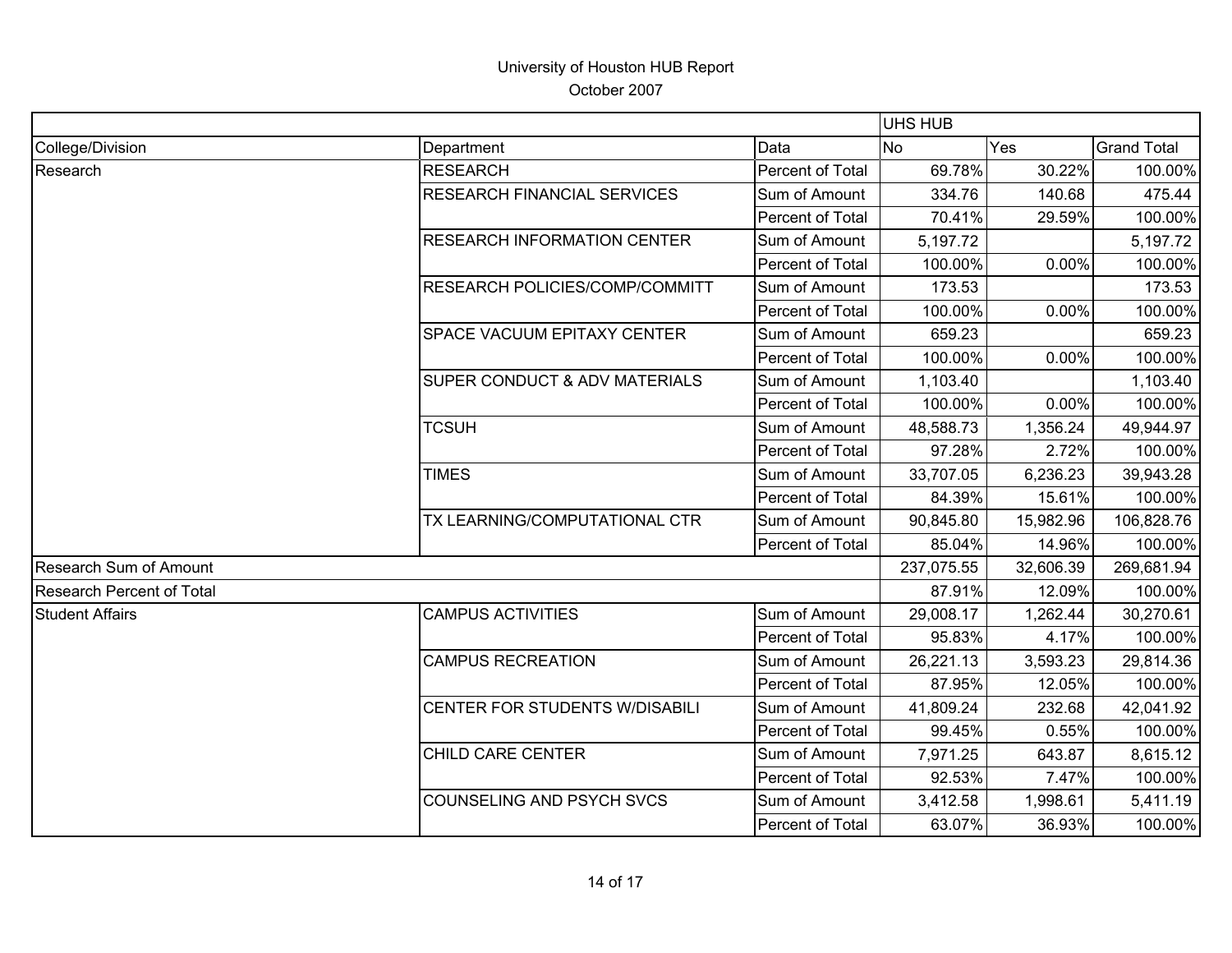|                        |                                       | <b>UHS HUB</b>   |            |           |                    |
|------------------------|---------------------------------------|------------------|------------|-----------|--------------------|
| College/Division       | Department                            | Data             | <b>No</b>  | Yes       | <b>Grand Total</b> |
| <b>Student Affairs</b> | <b>DEAN OF STUDENTS</b>               | Sum of Amount    | 5,196.54   |           | 5,196.54           |
|                        |                                       | Percent of Total | 100.00%    | 0.00%     | 100.00%            |
|                        | INT'L STUDENT & SCHOLAR SERVIC        | Sum of Amount    | 211.52     | 1,246.62  | 1,458.14           |
|                        |                                       | Percent of Total | 14.51%     | 85.49%    | 100.00%            |
|                        | LEARNING AND ASSESSMENT SVCS          | Sum of Amount    |            | 608.19    | 608.19             |
|                        |                                       | Percent of Total | 0.00%      | 100.00%   | 100.00%            |
|                        | LEARNING SUPPORT SERVICES             | Sum of Amount    | 3,461.55   | 6,398.42  | 9,859.97           |
|                        |                                       | Percent of Total | 35.11%     | 64.89%    | 100.00%            |
|                        | <b>RELIGION CENTER</b>                | Sum of Amount    |            | 166.22    | 166.22             |
|                        |                                       | Percent of Total | 0.00%      | 100.00%   | 100.00%            |
|                        | <b>RESIDENTIAL LIFE &amp; HOUSING</b> | Sum of Amount    | 116,727.44 | 17,891.87 | 134,619.31         |
|                        |                                       | Percent of Total | 86.71%     | 13.29%    | 100.00%            |
|                        | <b>STUDENT AFFAIRS</b>                | Sum of Amount    | 4,853.98   | 2,440.09  | 7,294.07           |
|                        |                                       | Percent of Total | 66.55%     | 33.45%    | 100.00%            |
|                        | STUDENT HEALTH CENTER                 | Sum of Amount    | 27,182.66  | 9,054.30  | 36,236.96          |
|                        |                                       | Percent of Total | 75.01%     | 24.99%    | 100.00%            |
|                        | <b>STUDENT PHARMACY</b>               | Sum of Amount    | 200.00     |           | 200.00             |
|                        |                                       | Percent of Total | 100.00%    | 0.00%     | 100.00%            |
|                        | <b>STUDENT PUBLICATIONS</b>           | Sum of Amount    | 5,216.39   | 402.72    | 5,619.11           |
|                        |                                       | Percent of Total | 92.83%     | 7.17%     | 100.00%            |
|                        | UNIVERSITY CAREER SERVICES            | Sum of Amount    | 6,156.15   | 448.00    | 6,604.15           |
|                        |                                       | Percent of Total | 93.22%     | 6.78%     | 100.00%            |
|                        | UNIVERSITY CENTER                     | Sum of Amount    | 60,270.30  | 5,314.72  | 65,585.02          |
|                        |                                       | Percent of Total | 91.90%     | 8.10%     | 100.00%            |
|                        | UNIVERSITY TESTING SERVICES           | Sum of Amount    | 16,156.73  | 18,975.63 | 35,132.36          |
|                        |                                       | Percent of Total | 45.99%     | 54.01%    | 100.00%            |
|                        | <b>URBAN EXPERIENCE VPSA</b>          | Sum of Amount    | 1,372.87   | 4,789.99  | 6,162.86           |
|                        |                                       | Percent of Total | 22.28%     | 77.72%    | 100.00%            |
|                        | <b>VETERAN SERVICES</b>               | Sum of Amount    | 391.75     | 44.04     | 435.79             |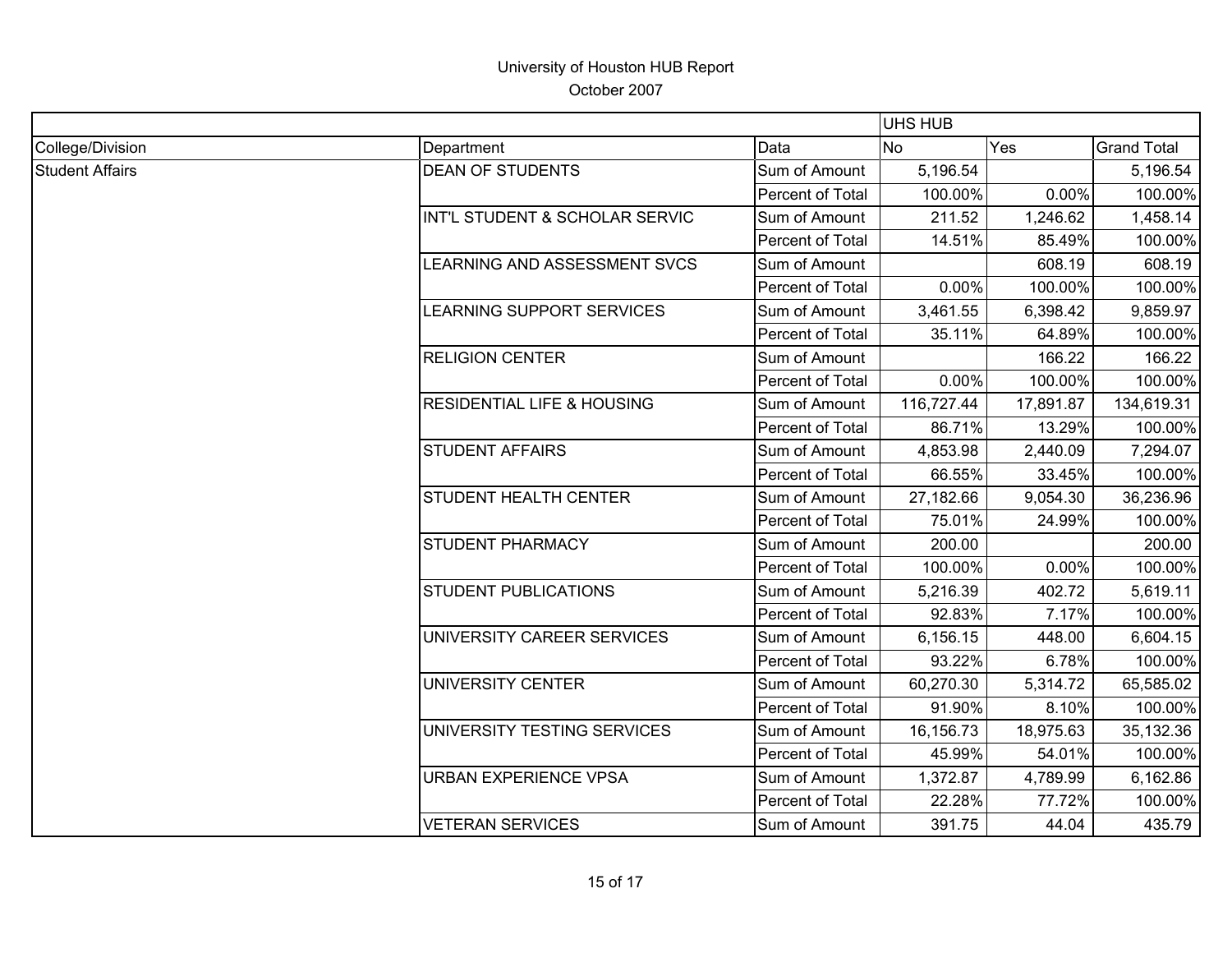|                                         |                                         |                  | <b>UHS HUB</b> |           |                    |
|-----------------------------------------|-----------------------------------------|------------------|----------------|-----------|--------------------|
| College/Division                        | Department                              | Data             | <b>No</b>      | Yes       | <b>Grand Total</b> |
| <b>Student Affairs</b>                  | <b>VETERAN SERVICES</b>                 | Percent of Total | 89.89%         | 10.11%    | 100.00%            |
| <b>Student Affairs Sum of Amount</b>    |                                         |                  | 355,820.25     | 75,511.64 | 431,331.89         |
| <b>Student Affairs Percent of Total</b> |                                         |                  | 82.49%         | 17.51%    | 100.00%            |
| Technology                              | CENTER FOR APPLIED TECHNOLOGY           | Sum of Amount    | 236.36         |           | 236.36             |
|                                         |                                         | Percent of Total | 100.00%        | 0.00%     | 100.00%            |
|                                         | CENTER FOR FUTURE OF HEALTH             | Sum of Amount    | 3,848.98       |           | 3,848.98           |
|                                         |                                         | Percent of Total | 100.00%        | 0.00%     | 100.00%            |
|                                         | CENTER FOR LIFE SCIENCES TECH           | Sum of Amount    | 1,755.55       |           | 1,755.55           |
|                                         |                                         | Percent of Total | 100.00%        | 0.00%     | 100.00%            |
|                                         | <b>DEAN, TECHNOLOGY</b>                 | Sum of Amount    | 46,973.43      | 33,101.60 | 80,075.03          |
|                                         |                                         | Percent of Total | 58.66%         | 41.34%    | 100.00%            |
|                                         | <b>ENGINEERING TECHNOLOGY</b>           | Sum of Amount    | 9,167.19       | 605.78    | 9,772.97           |
|                                         |                                         | Percent of Total | 93.80%         | 6.20%     | 100.00%            |
|                                         | HUMAN DEVELOP AND CONSUMER SCI          | Sum of Amount    | 27,149.67      | 10,524.15 | 37,673.82          |
|                                         |                                         | Percent of Total | 72.07%         | 27.93%    | 100.00%            |
|                                         | <b>INFORMATION &amp; LOGISTICS TECH</b> | Sum of Amount    | 10,088.99      | 745.51    | 10,834.50          |
|                                         |                                         | Percent of Total | 93.12%         | 6.88%     | 100.00%            |
|                                         | <b>TMAC</b>                             | Sum of Amount    | 2,089.90       | 466.41    | 2,556.31           |
|                                         |                                         | Percent of Total | 81.75%         | 18.25%    | 100.00%            |
| Technology Sum of Amount                |                                         |                  | 101,310.07     | 45,443.45 | 146,753.52         |
| <b>Technology Percent of Total</b>      |                                         |                  | 69.03%         | 30.97%    | 100.00%            |
| <b>University Advancement</b>           | ADVANCEMENT INFORMATION SVCS            | Sum of Amount    | 354.40         | 270.40    | 624.80             |
|                                         |                                         | Percent of Total | 56.72%         | 43.28%    | 100.00%            |
|                                         | <b>ANNUAL GIVING</b>                    | Sum of Amount    | 1,325.20       | 36.16     | 1,361.36           |
|                                         |                                         | Percent of Total | 97.34%         | 2.66%     | 100.00%            |
|                                         | <b>CREATIVE SERVICES</b>                | Sum of Amount    | 83,274.27      | 3,672.53  | 86,946.80          |
|                                         |                                         | Percent of Total | 95.78%         | 4.22%     | 100.00%            |
|                                         | <b>DEVELOPMENT</b>                      | Sum of Amount    | 5,340.46       | 3,174.16  | 8,514.62           |
|                                         |                                         | Percent of Total | 62.72%         | 37.28%    | 100.00%            |